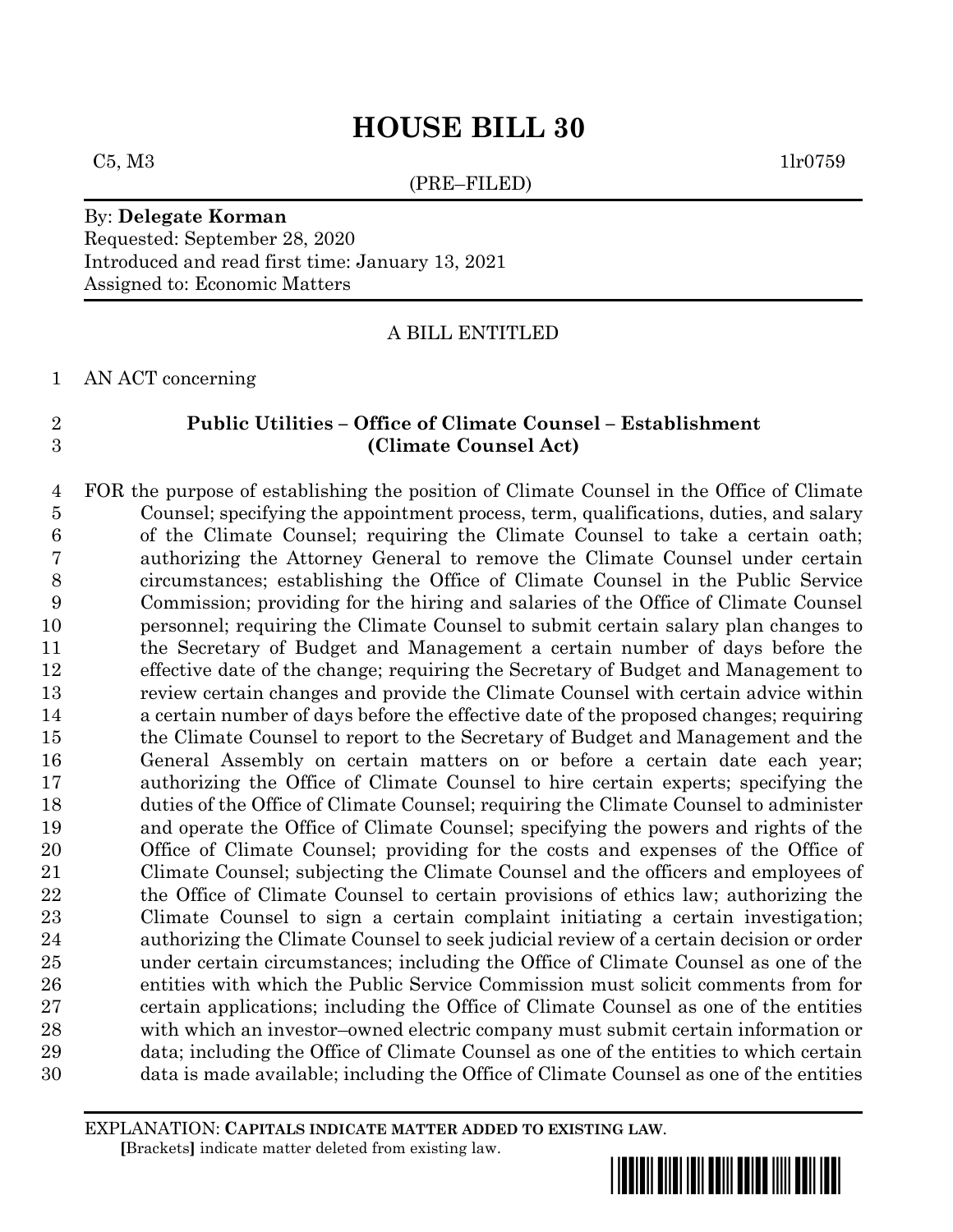#### **HOUSE BILL 30**

 with which the Public Service Commission must consult on certain projects; including the Office of Climate Counsel as one of the entities that may file a complaint requesting that the Public Service Commission take certain actions; specifying the Climate Counsel's authority in certain licensing, complaint, and dispute resolution proceedings; including personnel of the Office of Climate Counsel in the list of personnel who must be removed or discharged from office under certain circumstances; altering the composition of the Commission on Climate Change to include the Climate Counsel, or the Climate Counsel's designee; altering the composition of the Strategic Energy Investment Advisory Board to include the Climate Counsel, or the Climate Counsel's designee, as an ex officio member; altering the composition of the Maryland Zero Emission Electric Vehicle Infrastructure Council to include the Climate Counsel or the Climate Counsel's designee; making conforming and technical changes; and generally relating to the Office of Climate Counsel.

- BY renumbering
- Article Public Utilities
- Section 2–301 and the subtitle "Subtitle 3. Ethics"; and 7–507(q) and 7–605(d), respectively
- to be Section 2–401 and the subtitle "Subtitle 4. Ethics"; and 20  $7-507(r)$  and  $7-605(e)$ , respectively
- Annotated Code of Maryland
- (2020 Replacement Volume and 2020 Supplement)
- BY repealing and reenacting, without amendments,
- Article Environment
- Section 2–1301(a)
- Annotated Code of Maryland
- (2013 Replacement Volume and 2020 Supplement)
- BY repealing and reenacting, with amendments,
- Article Environment
- Section 2–1302(a)
- Annotated Code of Maryland
- (2013 Replacement Volume and 2020 Supplement)
- BY repealing and reenacting, with amendments,
- Article Public Utilities
- Section 2–110, 2–110.1, 2–302 through 2–310, 3–102, 3–202, 7–216(h)(4) and (7) and (k)(1), 7–507(k)(1), and 13–204
- Annotated Code of Maryland
- (2020 Replacement Volume and 2020 Supplement)
- BY adding to
- Article Public Utilities
- Section 2–301 through 2–305 to be under the new subtitle "Subtitle 3. Climate 42 Counsel"; and  $7-507(q)$  and  $7-605(d)$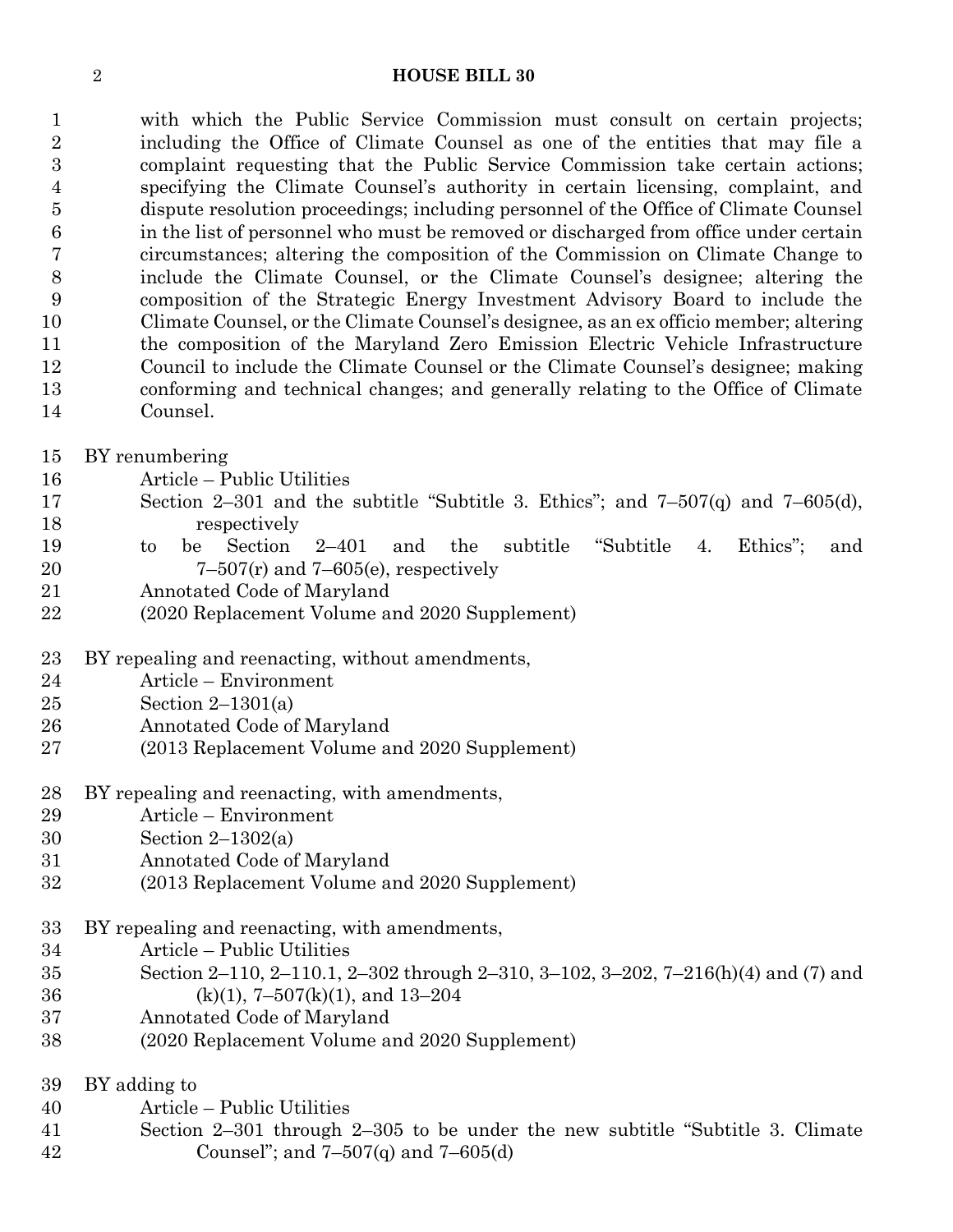| $\mathbf{1}$<br>$\overline{2}$ | Annotated Code of Maryland<br>(2020 Replacement Volume and 2020 Supplement)           |
|--------------------------------|---------------------------------------------------------------------------------------|
| $\boldsymbol{3}$               | BY repealing and reenacting, without amendments,                                      |
| 4                              | Article - Public Utilities                                                            |
| $\overline{5}$                 | Section 7-216(b), 7-507(p), and 7-605(c)                                              |
| $\,6$                          | Annotated Code of Maryland                                                            |
| 7                              | (2020 Replacement Volume and 2020 Supplement)                                         |
| 8                              | BY repealing and reenacting, without amendments,                                      |
| 9                              | Article - State Government                                                            |
| 10                             | Section $9-20B-07(a)$                                                                 |
| 11                             | Annotated Code of Maryland                                                            |
| 12                             | (2014 Replacement Volume and 2020 Supplement)                                         |
| 13                             | BY repealing and reenacting, with amendments,                                         |
| 14                             | Article - State Government                                                            |
| 15                             | Section $9-20B-07(c)$                                                                 |
| 16                             | Annotated Code of Maryland                                                            |
| 17                             | (2014 Replacement Volume and 2020 Supplement)                                         |
| 18                             | BY repealing and reenacting, with amendments,                                         |
| 19                             | Chapter 400 of the Acts of the General Assembly of 2011, as amended by Chapters       |
| 20                             | 64 and 65 of the Acts of the General Assembly of 2013, Chapter 378 of the Acts        |
| 21                             | of the General Assembly of 2015, and Chapter 213 of the Acts of the General           |
| 22                             | Assembly of 2019                                                                      |
| 23                             | Section 1                                                                             |
| 24                             | BY repealing and reenacting, with amendments,                                         |
| 25                             | Chapter 401 of the Acts of the General Assembly of 2011, as amended by Chapters       |
| 26                             | 64 and 65 of the Acts of the General Assembly of 2013, Chapter 378 of the Acts        |
| $27\,$                         | of the General Assembly of 2015, and Chapter 213 of the Acts of the General           |
| 28                             | Assembly of 2019                                                                      |
| 29                             | Section 1                                                                             |
| 30                             | Preamble                                                                              |
| 31                             | WHEREAS, According to the Maryland Commission on Climate Change, sea level            |
| 32                             | rise associated with climate change will impact Maryland more than most other states, |
| 33                             | with Maryland ranked as the fourth most vulnerable state in the country; and          |
| 34                             | WHEREAS, Rising sea levels and increased storm intensity could have devastating       |
| 35                             | and far-reaching impacts on not only the Atlantic coast and the Chesapeake Bay        |
| 36                             | ecosystems, but on the environmental, recreational, and economic benefits provided by |
| 37                             | these ecosystems and enjoyed by Maryland and its visitors; and                        |

WHEREAS, According to the Department of the Environment, electricity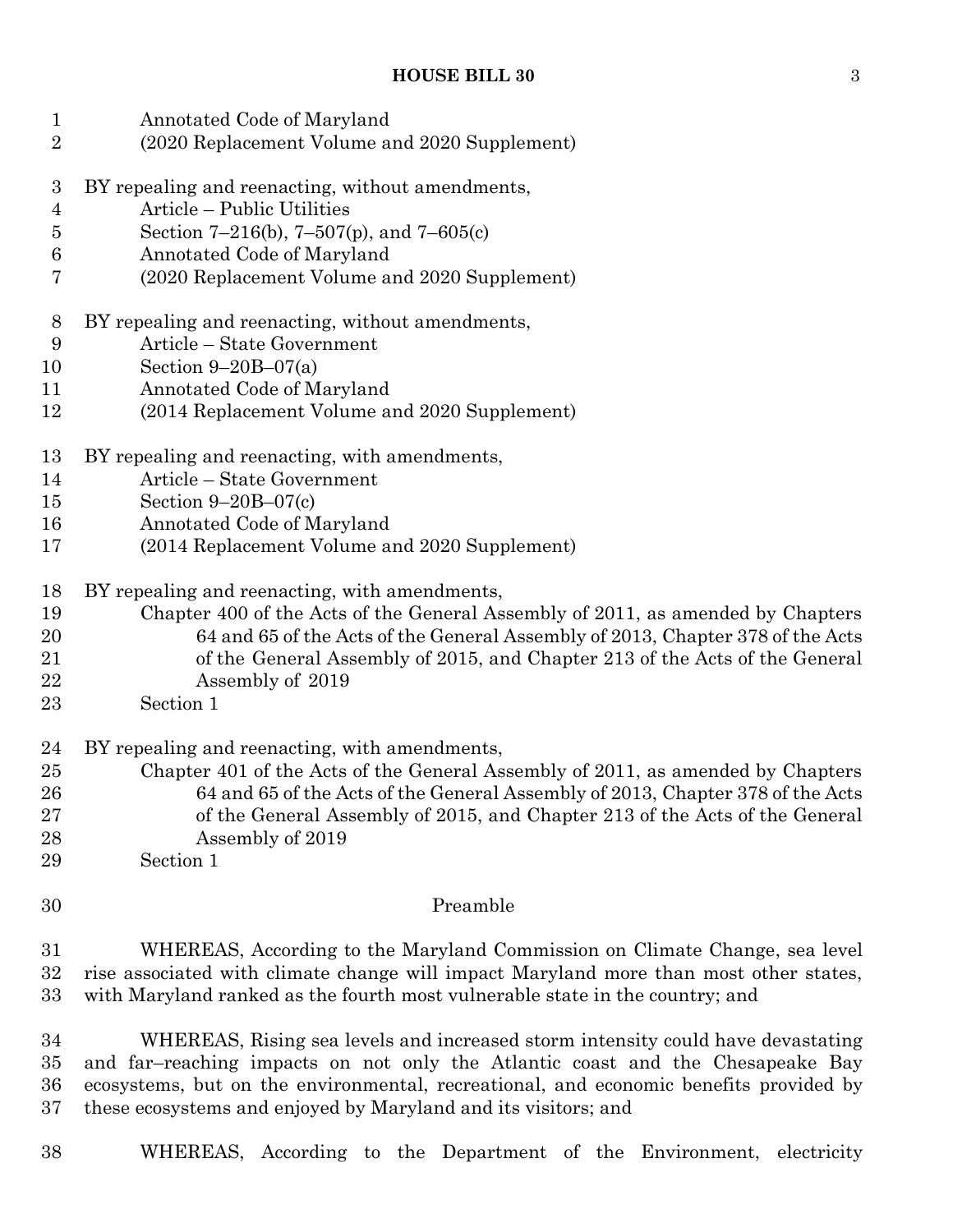|                                  | $\overline{4}$ |     | <b>HOUSE BILL 30</b>                                                                                                                                                                                                                                                                                                                                          |
|----------------------------------|----------------|-----|---------------------------------------------------------------------------------------------------------------------------------------------------------------------------------------------------------------------------------------------------------------------------------------------------------------------------------------------------------------|
| $\mathbf{1}$                     |                |     | consumption accounts for 31% of the State's greenhouse gas emissions; and                                                                                                                                                                                                                                                                                     |
| $\overline{2}$<br>3              |                |     | WHEREAS, The Public Service Commission plays an integral role in regulating<br>electricity consumption and the State's efforts to combat the threat of climate change; and                                                                                                                                                                                    |
| $\overline{4}$<br>$\overline{5}$ |                |     | WHEREAS, Under the Greenhouse Gas Emissions Reduction Act, Maryland's<br>greenhouse gas emissions will be reduced by 40% from 2006 levels by 2030; and                                                                                                                                                                                                        |
| 6<br>7<br>8                      |                |     | WHEREAS, Under the Greenhouse Gas Emissions Reduction Act, widespread<br>adoption of electric vehicles and investments in energy efficiency and clean and renewable<br>energy solutions has and will continue to increase; now, therefore,                                                                                                                    |
| 9<br>10<br>11<br>12<br>13        | respectively.  |     | SECTION 1. BE IT ENACTED BY THE GENERAL ASSEMBLY OF MARYLAND,<br>That Section(s) 2-301 and the subtitle "Subtitle 3. Ethics"; and $7-507(q)$ and $7-605(d)$ ,<br>respectively, of Article - Public Utilities of the Annotated Code of Maryland be renumbered<br>to be Section(s) 2–401 and the subtitle "Subtitle 4. Ethics"; and $7-507(r)$ and $7-605(e)$ , |
| 14<br>15                         | as follows:    |     | SECTION 2. AND BE IT FURTHER ENACTED, That the Laws of Maryland read                                                                                                                                                                                                                                                                                          |
| 16                               |                |     | <b>Article - Environment</b>                                                                                                                                                                                                                                                                                                                                  |
| 17                               | $2 - 1301.$    |     |                                                                                                                                                                                                                                                                                                                                                               |
| 18<br>19<br>20                   | (a)            |     | There is a Commission on Climate Change in the Department to advise the<br>Governor and General Assembly on ways to mitigate the causes of, prepare for, and adapt<br>to the consequences of climate change.                                                                                                                                                  |
| 21                               | $2 - 1302.$    |     |                                                                                                                                                                                                                                                                                                                                                               |
| 22                               | (a)            |     | The Commission's membership shall consist of the following members:                                                                                                                                                                                                                                                                                           |
| 23<br>24                         | House;         | (1) | One member of the House of Delegates, appointed by the Speaker of the                                                                                                                                                                                                                                                                                         |
| $25\,$                           |                | (2) | One member of the Senate, appointed by the President of the Senate;                                                                                                                                                                                                                                                                                           |
| 26                               |                | (3) | The State Treasurer, or the State Treasurer's designee;                                                                                                                                                                                                                                                                                                       |
| $27\,$                           |                | (4) | The Secretary of the Environment, or the Secretary's designee;                                                                                                                                                                                                                                                                                                |
| 28                               |                | (5) | The Secretary of Agriculture, or the Secretary's designee;                                                                                                                                                                                                                                                                                                    |
| 29                               |                | (6) | The Secretary of Natural Resources, or the Secretary's designee;                                                                                                                                                                                                                                                                                              |
| 30                               |                | (7) | The Secretary of Planning, or the Secretary's designee;                                                                                                                                                                                                                                                                                                       |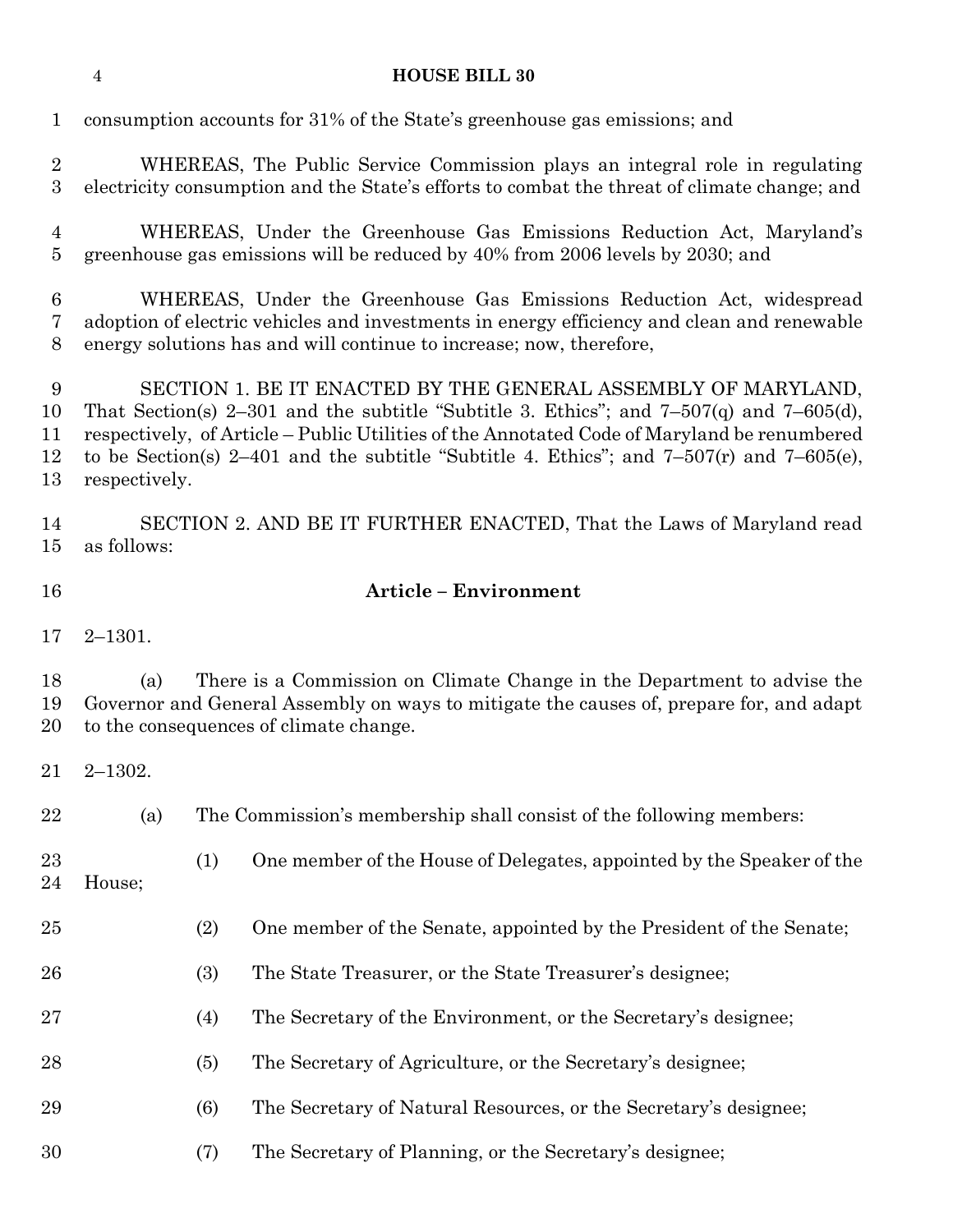| $\mathbf{1}$<br>$\sqrt{2}$ | designee;                             | (8)  |             |                | The State Superintendent of Schools, or the State Superintendent's                                                                                                                                                                                                          |    |            |                |           |
|----------------------------|---------------------------------------|------|-------------|----------------|-----------------------------------------------------------------------------------------------------------------------------------------------------------------------------------------------------------------------------------------------------------------------------|----|------------|----------------|-----------|
| $\boldsymbol{3}$           |                                       | (9)  |             |                | The Secretary of Transportation, or the Secretary's designee;                                                                                                                                                                                                               |    |            |                |           |
| $\overline{4}$             |                                       | (10) |             |                | The Secretary of General Services, or the Secretary's designee;                                                                                                                                                                                                             |    |            |                |           |
| $\overline{5}$<br>6        | designee;                             | (11) |             |                | The Director of the Maryland Energy Administration, or the Director's                                                                                                                                                                                                       |    |            |                |           |
| 7<br>8                     | DESIGNEE;                             | (12) | <b>THE</b>  | <b>CLIMATE</b> | COUNSEL,                                                                                                                                                                                                                                                                    | OR | <b>THE</b> | <b>CLIMATE</b> | COUNSEL'S |
| 9<br>10                    | Science, or the President's designee; | (13) |             |                | The President of the University of Maryland Center for Environmental                                                                                                                                                                                                        |    |            |                |           |
| 11<br>12                   |                                       |      |             |                | $\left[ (13) \right]$ (14) The Chair of the Critical Area Commission for the Chesapeake<br>and Atlantic Coastal Bays, or the Chair's designee;                                                                                                                              |    |            |                |           |
| 13<br>14                   | agriculture community;                |      | [(14)] (15) |                | One member appointed by the Farm Bureau representing the                                                                                                                                                                                                                    |    |            |                |           |
| 15<br>16<br>17             | governments;                          |      |             |                | $\left[ (15) \right]$ (16) One member appointed by the Maryland Association of Counties<br>and one member appointed by the Maryland Municipal League to represent local                                                                                                     |    |            |                |           |
| 18<br>19<br>20             | community;                            |      |             |                | $\lceil (16) \rceil$ (17) One member appointed by the President of the Senate and one<br>member appointed by the Speaker of the House of Delegates to represent the business                                                                                                |    |            |                |           |
| 21<br>22<br>23             | nonprofit organizations;              |      |             |                | $\left[\frac{17}{18}\right]$ (18) One member appointed by the President of the Senate and one<br>member appointed by the Speaker of the House of Delegates to represent environmental                                                                                       |    |            |                |           |
| 24<br>25<br>26<br>27       | manufacturing industry;               |      |             |                | $\left[ (18) \right]$ (19) One member appointed by the President of the Senate and one<br>member appointed by the Speaker of the House to represent organized labor, one of whom<br>shall represent the building or construction trades and one of whom shall represent the |    |            |                |           |
| 28<br>29                   |                                       |      |             |                | $(19)$ (20) One member appointed by the President of the Senate and one<br>member appointed by the Speaker of the House to represent philanthropic organizations;                                                                                                           |    |            |                |           |
| 30<br>31                   |                                       |      |             |                | $\lceil (20) \rceil$ (21) One climate change expert appointed by the Governor<br>representing a university located in Maryland; and                                                                                                                                         |    |            |                |           |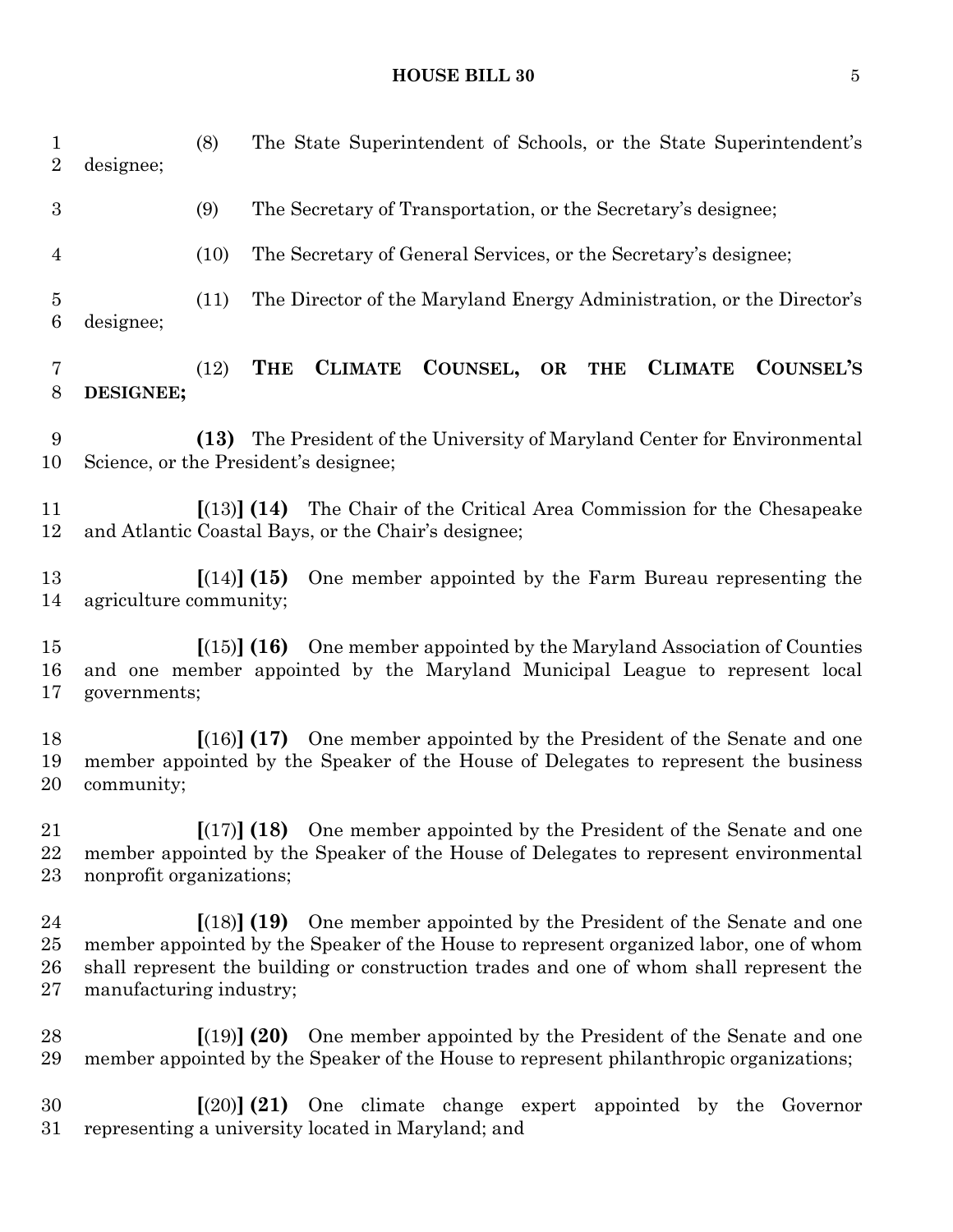# **HOUSE BILL 30**

| $\mathbf{1}$<br>$\overline{2}$ | $(21)$ (22) One public health expert appointed by the Governor representing<br>a university located in Maryland.                                                                                                                                                                                                                                             |  |  |  |  |  |  |  |  |  |  |
|--------------------------------|--------------------------------------------------------------------------------------------------------------------------------------------------------------------------------------------------------------------------------------------------------------------------------------------------------------------------------------------------------------|--|--|--|--|--|--|--|--|--|--|
| 3                              | <b>Article - Public Utilities</b>                                                                                                                                                                                                                                                                                                                            |  |  |  |  |  |  |  |  |  |  |
|                                |                                                                                                                                                                                                                                                                                                                                                              |  |  |  |  |  |  |  |  |  |  |
| 4                              | $2 - 110.$                                                                                                                                                                                                                                                                                                                                                   |  |  |  |  |  |  |  |  |  |  |
| 5<br>6                         | In this section, "public service company" includes an electricity supplier and a<br>(a)<br>gas supplier as those terms are defined in $\S 1-101$ of this article.                                                                                                                                                                                            |  |  |  |  |  |  |  |  |  |  |
| 7<br>8<br>9                    | The costs and expenses of the Commission [and], the Office of People's<br>(b)<br>(1)<br>Counsel, AND THE OFFICE OF CLIMATE COUNSEL shall be borne by the public service<br>companies that are subject to the Commission's jurisdiction.                                                                                                                      |  |  |  |  |  |  |  |  |  |  |
| 10                             | (2)<br>The costs and expenses shall be assessed as provided in this section.                                                                                                                                                                                                                                                                                 |  |  |  |  |  |  |  |  |  |  |
| 11<br>12<br>13<br>14           | (3)<br>The Commission shall pay the money that it collects for the assessment<br>under this section into the Public Utility Regulation Fund in the State Treasury established<br>under $\S 2$ –110.1 of this subtitle to reimburse the State for the expenses of the Commission<br>[and], the Office of People's Counsel, AND THE OFFICE OF CLIMATE COUNSEL. |  |  |  |  |  |  |  |  |  |  |
| 15<br>16                       | Before each State fiscal year, the Chairman of the Commission<br>(1)<br>$\left( \mathrm{c}\right)$<br>(i)<br>shall estimate the Commission's total costs and expenses, including:                                                                                                                                                                            |  |  |  |  |  |  |  |  |  |  |
| 17<br>18                       | the compensation and expenses of the Commission, its<br>1.<br>officers, agents, and personnel;                                                                                                                                                                                                                                                               |  |  |  |  |  |  |  |  |  |  |
| 19<br>20<br>$^{21}$            | the cost of retirement contributions, Social Security,<br>2.<br>health insurance, and other benefits required to be paid by the State for the personnel of<br>the Commission;                                                                                                                                                                                |  |  |  |  |  |  |  |  |  |  |
| 22<br>$23\,$                   | 3.<br>all other maintenance and operation expenses of the<br>Commission; and                                                                                                                                                                                                                                                                                 |  |  |  |  |  |  |  |  |  |  |
| 24                             | all other direct and indirect costs of the Commission.<br>4.                                                                                                                                                                                                                                                                                                 |  |  |  |  |  |  |  |  |  |  |
| 25<br>$26\,$                   | The estimate shall exclude the expenses associated with services<br>(ii)<br>performed by the Commission for which the Commission is reimbursed under this division.                                                                                                                                                                                          |  |  |  |  |  |  |  |  |  |  |
| $27\,$<br>28                   | The estimate shall include, as provided by the Office of People's<br>(iii)<br>Counsel:                                                                                                                                                                                                                                                                       |  |  |  |  |  |  |  |  |  |  |
| 29<br>30                       | the compensation and expenses of the Office of People's<br>1.<br>Counsel, its officers, agents, and personnel;                                                                                                                                                                                                                                               |  |  |  |  |  |  |  |  |  |  |
| $31\,$<br>$32\,$               | the cost of retirement contributions, Social Security,<br>2.<br>health insurance, and other benefits required to be paid by the State for the personnel of                                                                                                                                                                                                   |  |  |  |  |  |  |  |  |  |  |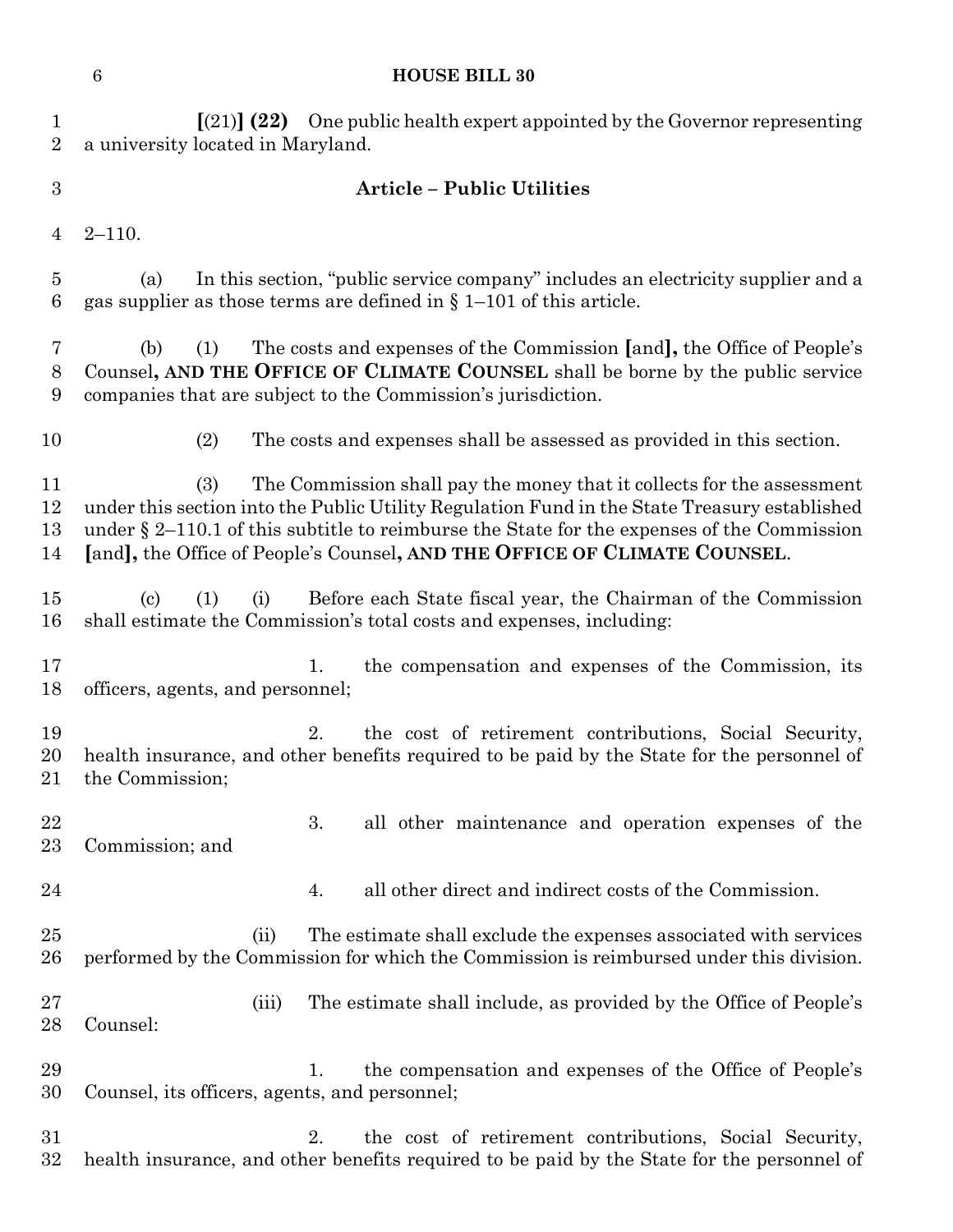| $\mathbf 1$                      | the Office of People's Counsel;             |                                                                                                                                                                                                                                                                                                                                                                                                                                              |
|----------------------------------|---------------------------------------------|----------------------------------------------------------------------------------------------------------------------------------------------------------------------------------------------------------------------------------------------------------------------------------------------------------------------------------------------------------------------------------------------------------------------------------------------|
| $\boldsymbol{2}$<br>3            | 3.<br>of People's Counsel; and              | all other maintenance and operation expenses of the Office                                                                                                                                                                                                                                                                                                                                                                                   |
| $\overline{4}$<br>$\overline{5}$ | 4.<br>Counsel.                              | all other direct and indirect costs of the Office of People's                                                                                                                                                                                                                                                                                                                                                                                |
| $\,6\,$<br>7                     | <b>OFFICE OF CLIMATE COUNSEL:</b>           | (IV) THE ESTIMATE SHALL INCLUDE, AS PROVIDED BY THE                                                                                                                                                                                                                                                                                                                                                                                          |
| 8<br>9                           | 1.                                          | THE COMPENSATION AND EXPENSES OF THE OFFICE<br>OF CLIMATE COUNSEL, ITS OFFICERS, AGENTS, AND PERSONNEL;                                                                                                                                                                                                                                                                                                                                      |
| 10<br>11<br>12                   | 2.                                          | THE COST OF RETIREMENT CONTRIBUTIONS, SOCIAL<br>SECURITY, HEALTH INSURANCE, AND OTHER BENEFITS REQUIRED TO BE PAID BY<br>THE STATE FOR THE PERSONNEL OF THE OFFICE OF CLIMATE COUNSEL;                                                                                                                                                                                                                                                       |
| 13<br>14                         | 3.                                          | ALL<br><b>OTHER</b><br><b>MAINTENANCE</b><br><b>AND</b><br><b>OPERATION</b><br><b>EXPENSES OF THE OFFICE OF CLIMATE COUNSEL; AND</b>                                                                                                                                                                                                                                                                                                         |
| 15<br>16                         | 4.<br>OFFICE OF CLIMATE COUNSEL.            | ALL OTHER DIRECT AND INDIRECT COSTS OF THE                                                                                                                                                                                                                                                                                                                                                                                                   |
| 17<br>18                         | (2)<br>paid by each public service company. | Based on the estimate, the Chairman shall determine the amount to be                                                                                                                                                                                                                                                                                                                                                                         |
| 19<br>20                         | (3)<br>before May 1 of each year.           | The Commission shall send a bill to each public service company on or                                                                                                                                                                                                                                                                                                                                                                        |
| 21                               | (4)<br>(i)                                  | The bill shall equal the product of:                                                                                                                                                                                                                                                                                                                                                                                                         |
| 22<br>23<br>24                   | 1.<br>the next fiscal year; multiplied by   | the estimated total costs and expenses of the Commission<br>[and], the Office of People's Counsel, AND THE OFFICE OF CLIMATE COUNSEL during                                                                                                                                                                                                                                                                                                  |
| 25<br>26<br>27<br>28<br>29<br>30 | 2.<br>period.                               | the ratio of the gross operating revenues for the public<br>service company derived from intrastate utility and electricity supplier operations in the<br>preceding calendar year, or other 12-month period as the Chairman determines, to the<br>total of the gross operating revenues derived from intrastate utility and electricity supplier<br>operations for all public service companies that are billed under this section over that |
| 31                               | (ii)                                        | To the extent that the Commission requires an electric company                                                                                                                                                                                                                                                                                                                                                                               |

32 to report the gross operating revenue derived from intrastate utility and electricity supplier<br>33 operation in order to calculate the bill under subparagraph (i) of this paragraph, a small operation in order to calculate the bill under subparagraph (i) of this paragraph, a small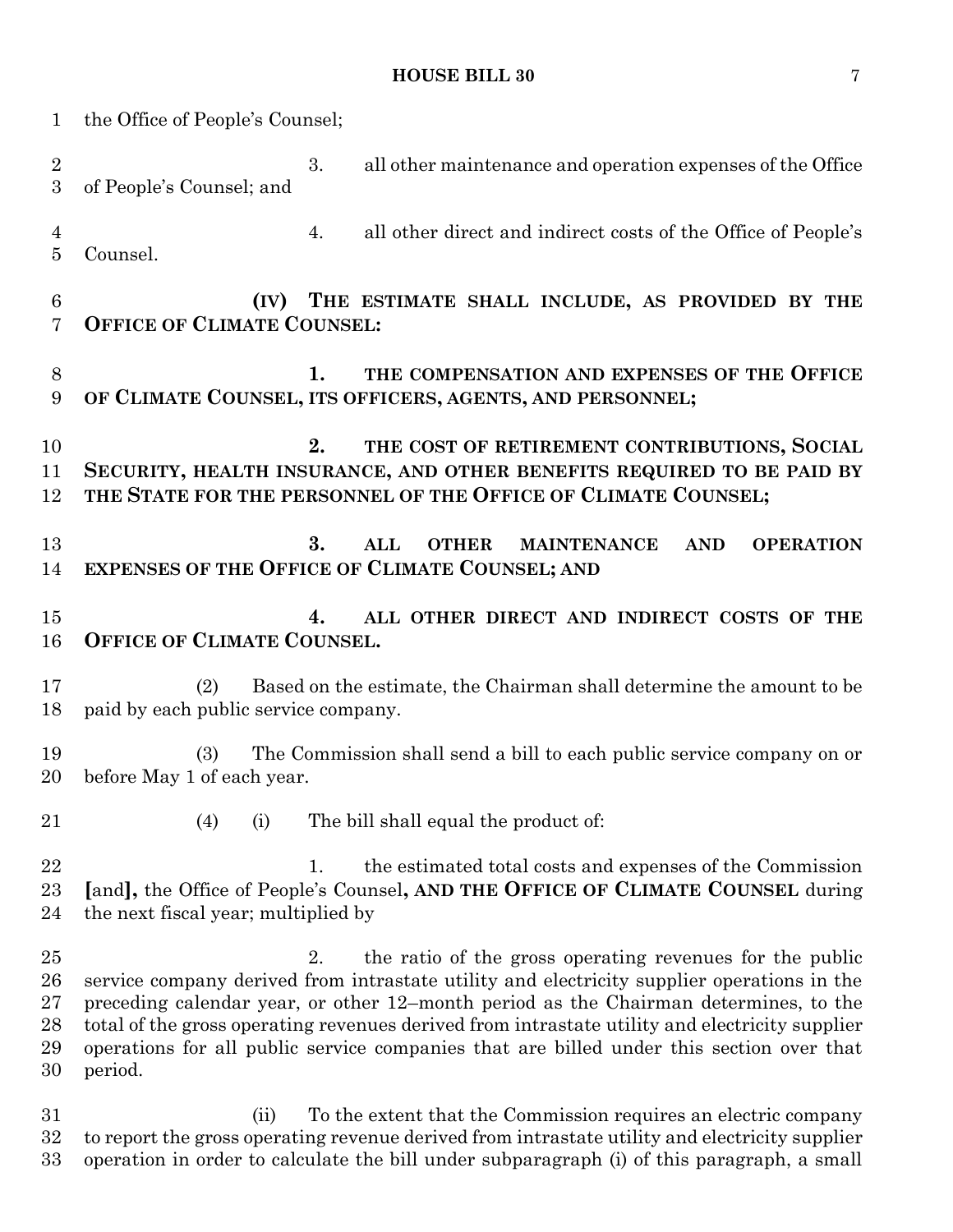#### **HOUSE BILL 30**

1 rural electric cooperative described in  $\S 7-502(a)$  of this article may satisfy the requirement by submitting to the Commission an estimate made in accordance with a formula approved by the Commission from information that the small rural electric cooperative submits to the rural utilities service. (5) The minimum bill for a public service company shall be \$10. (6) The public service company: (i) shall pay the bill on or before the next July 15; or (ii) may elect to make partial payments on the 15th days of July, October, January, and April. (7) A partial payment shall equal 25% of the bill and may not be less than \$10. (8) During any State fiscal year, the Chairman may change**: (I)** the estimate of costs and expenses of the Commission **[**and**]; (II)** the estimate of costs and expenses of the Office of People's Counsel, as changed by the People's Counsel**; AND (III) THE ESTIMATE OF COSTS AND EXPENSES OF THE OFFICE OF CLIMATE COUNSEL, AS CHANGED BY THE CLIMATE COUNSEL**. (9) (i) If the estimate is changed, the Commission shall send a revised bill to each public service company that has elected to make partial payments. (ii) The change shall be apportioned equally against the remaining payments for the fiscal year. (10) (i) On or before September 15 of each year, the Chairman shall compute **FOR THE PRECEDING FISCAL YEAR: 1.** the actual costs and expenses of the Commission**[**, and**]; 2.** the actual costs and expenses of the Office of People's Counsel, as provided by the People's Counsel **[**for the preceding fiscal year**]; AND 3. THE ACTUAL COSTS AND EXPENSES OF THE OFFICE OF CLIMATE COUNSEL, AS PROVIDED BY THE CLIMATE COUNSEL**. (ii) If the amounts collected are less than the actual costs and expenses of the Commission **[**and**],** the Office of the People's Counsel, **AND THE OFFICE**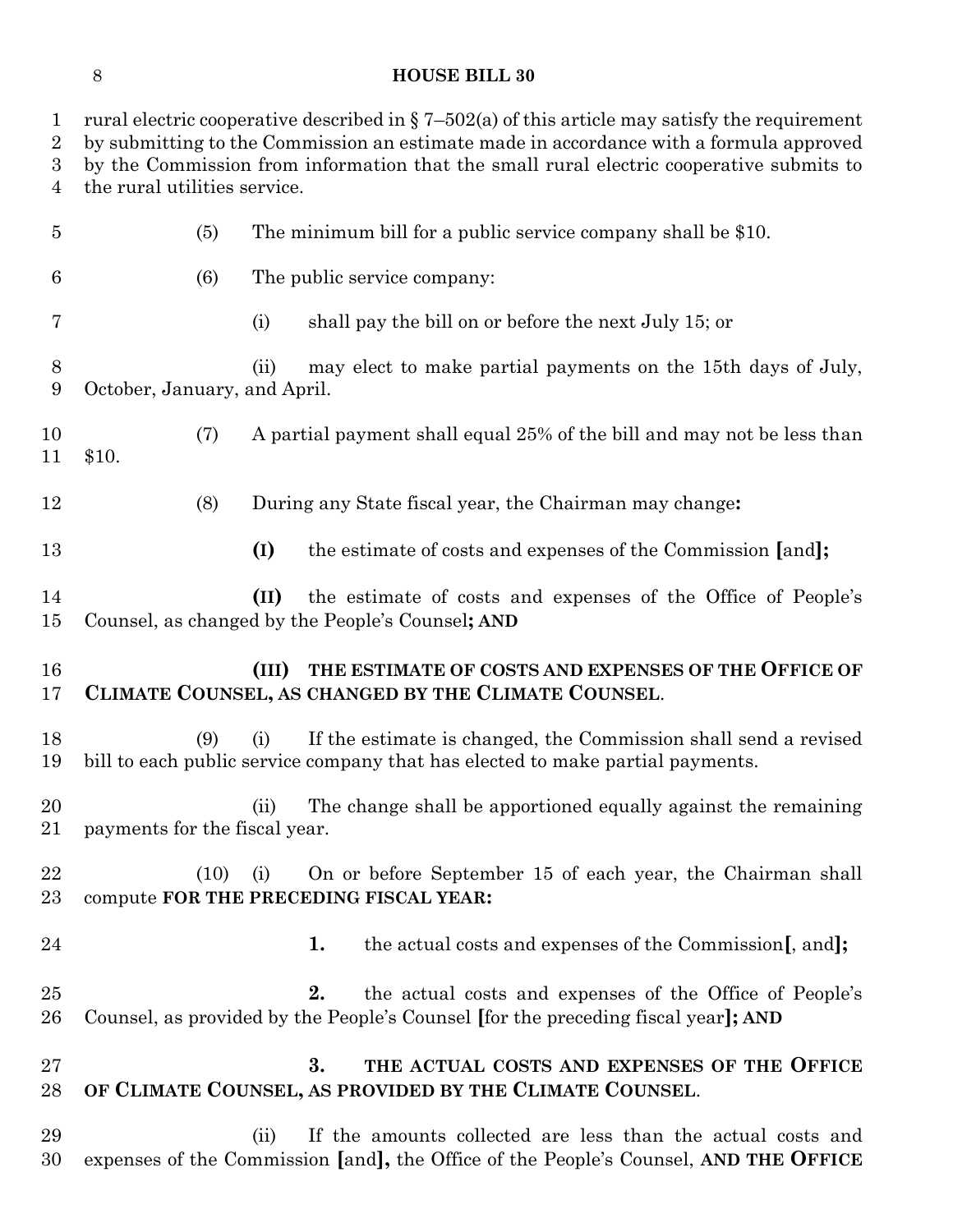**OF CLIMATE COUNSEL,** after deducting the amounts recovered under §§ 2–111(a) and 2–123 of this subtitle, on or before October 15, the Chairman shall send to any public service company that is affected a statement that shows the amount due.

 (iii) If the amounts collected exceed the actual costs and expenses of the Commission **[**and**],** the Office of the People's Counsel**, AND THE OFFICE OF CLIMATE COUNSEL** for the preceding fiscal year, the Commission shall deduct any excess retained funds from the appropriation for the next fiscal year before the Commission determines the amount to be paid by each public service company for the next fiscal year under paragraph (2) of this subsection.

 (11) A public service company shall pay an amount due within 30 days after the statement is received.

 (12) The total amount that may be charged to a public service company under this section for a State fiscal year may not exceed:

 (i) 0.25% of the public service company's gross operating revenues derived from intrastate utility and electricity supplier operations in the preceding calendar year, or other 12–month period that the Chairman determines, for the costs and expenses of the Commission other than that of the Office of People's Counsel **AND THE OFFICE OF CLIMATE COUNSEL**; plus

 (ii) **1.** 0.05% of those revenues for the costs and expenses of the Office of People's Counsel**; AND**

# **2. 0.025% OF THOSE REVENUES FOR THE COSTS AND EXPENSES OF THE OFFICE OF CLIMATE COUNSEL**.

 (d) (1) Within 30 days after the Commission issues a bill under subsection (c) of this section, the party billed may request a hearing as to the amount of the bill.

 (2) Any amount of a bill that is not paid within 30 days after the date of determination on a hearing or, if a hearing is not requested, on the date when payment is due, shall bear annual interest at a rate, not less than 6%, that the Commission sets by regulation.

2–110.1.

(a) There is a Public Utility Regulation Fund.

(b) The Fund consists of:

 (1) all revenue received through the imposition and collection of assessments under § 2–110 of this subtitle;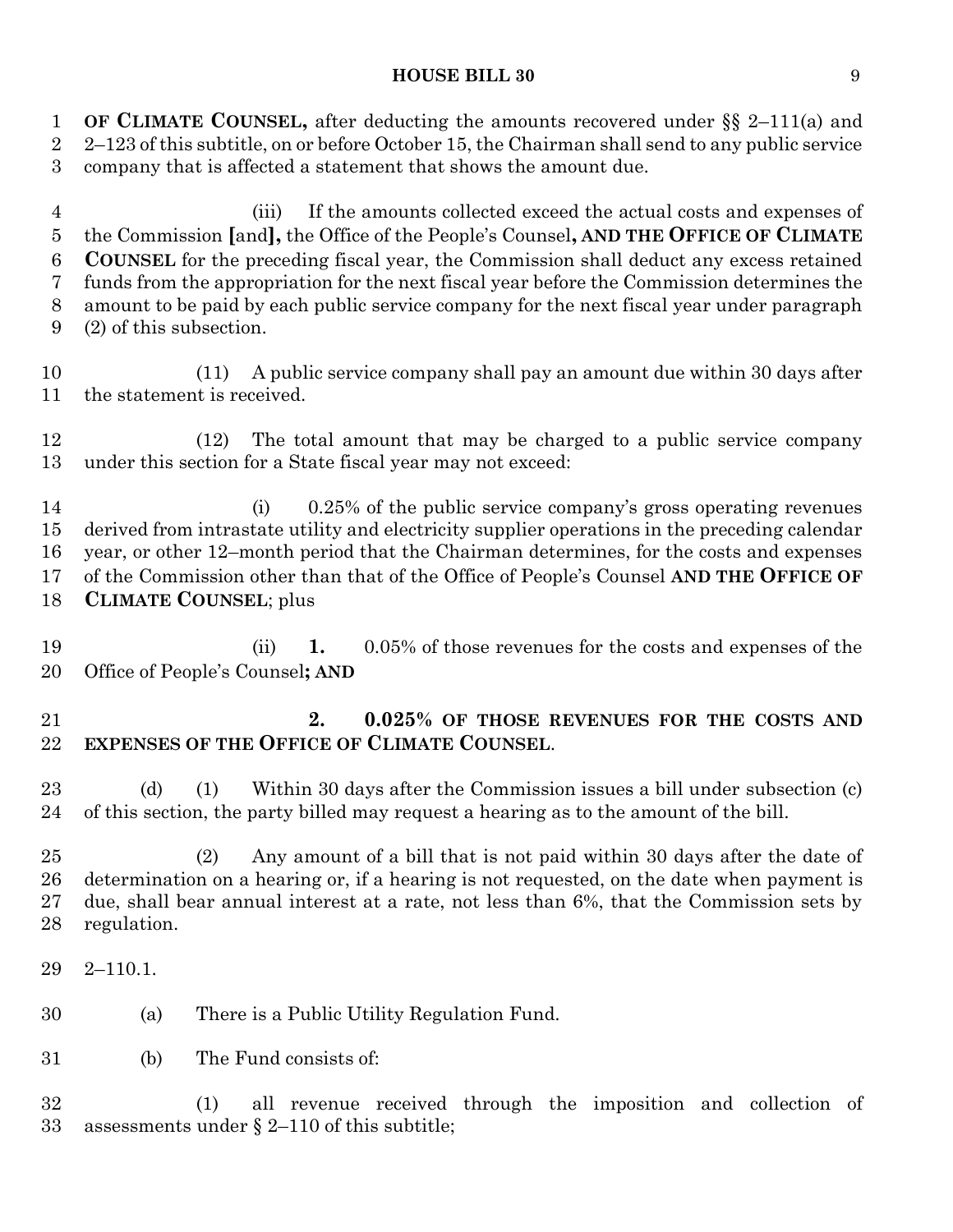|                               | 10                   | <b>HOUSE BILL 30</b>                                                                                                                                                                                                                                                                                                      |
|-------------------------------|----------------------|---------------------------------------------------------------------------------------------------------------------------------------------------------------------------------------------------------------------------------------------------------------------------------------------------------------------------|
| $\mathbf 1$<br>$\overline{2}$ |                      | fees received by the Commission under $\S$ 2-123 of this subtitle for<br>(2)<br>filings and for other services rendered by the Commission;                                                                                                                                                                                |
| 3<br>$\overline{4}$           | and                  | (3)<br>income from investments that the State Treasurer makes for the Fund;                                                                                                                                                                                                                                               |
| $\bf 5$<br>$\boldsymbol{6}$   |                      | any other fee, examination assessment, or revenue received by the<br>(4)<br>Commission under this division.                                                                                                                                                                                                               |
| 7<br>$8\phantom{1}$<br>9      | (c)<br>of the State. | Notwithstanding subsection (b) of this section, the Commission shall pay all<br>fines and penalties collected by the Commission under this article into the General Fund                                                                                                                                                  |
| 10<br>11<br>12<br>13          | (d)                  | The purpose of the Fund is to pay all the costs and expenses incurred by the<br>Commission [and], the Office of People's Counsel, AND THE OFFICE OF CLIMATE<br><b>COUNSEL</b> that are related to the operation of the Commission [and], the Office of People's<br>Counsel, AND THE OFFICE OF CLIMATE COUNSEL, including: |
| 14                            |                      | expenditures authorized under this division; and<br>(1)                                                                                                                                                                                                                                                                   |
| 15                            |                      | any other expense authorized in the State budget.<br>(2)                                                                                                                                                                                                                                                                  |
| 16<br>17<br>18                | (e)<br>budget.       | All the costs and expenses of the Commission [and], the Office of<br>(1)<br>People's Counsel, AND THE OFFICE OF CLIMATE COUNSEL shall be included in the State                                                                                                                                                            |
| 19<br>20<br>21                |                      | Expenditures from the Fund to cover costs and expenses of the<br>(2)<br>Commission [and], THE Office of People's Counsel, AND THE OFFICE OF CLIMATE<br><b>COUNSEL</b> may only be made:                                                                                                                                   |
| $\bf{22}$<br>23               |                      | with an appropriation from the Fund approved by the General<br>(i)<br>Assembly in the State budget; or                                                                                                                                                                                                                    |
| 24<br>25                      |                      | by budget amendment in accordance with $\S$ 7-209 of the State<br>(ii)<br>Finance and Procurement Article.                                                                                                                                                                                                                |
| 26                            | (f)                  | The State Treasurer is the custodian of the Fund.<br>(1)                                                                                                                                                                                                                                                                  |
| 27<br>28                      |                      | The State Treasurer shall deposit payments received from the<br>(2)<br>Commission into the Fund.                                                                                                                                                                                                                          |
| 29<br>30<br>31                | (g)                  | The Fund is a continuing, special, nonlapsing fund that is not subject<br>(1)<br>to $\S$ 7–302 of the State Finance and Procurement Article, and may not be considered a part<br>of the General Fund of the State.                                                                                                        |
| 32                            |                      | Unless otherwise provided by law, no part of the Fund may revert or be<br>(2)                                                                                                                                                                                                                                             |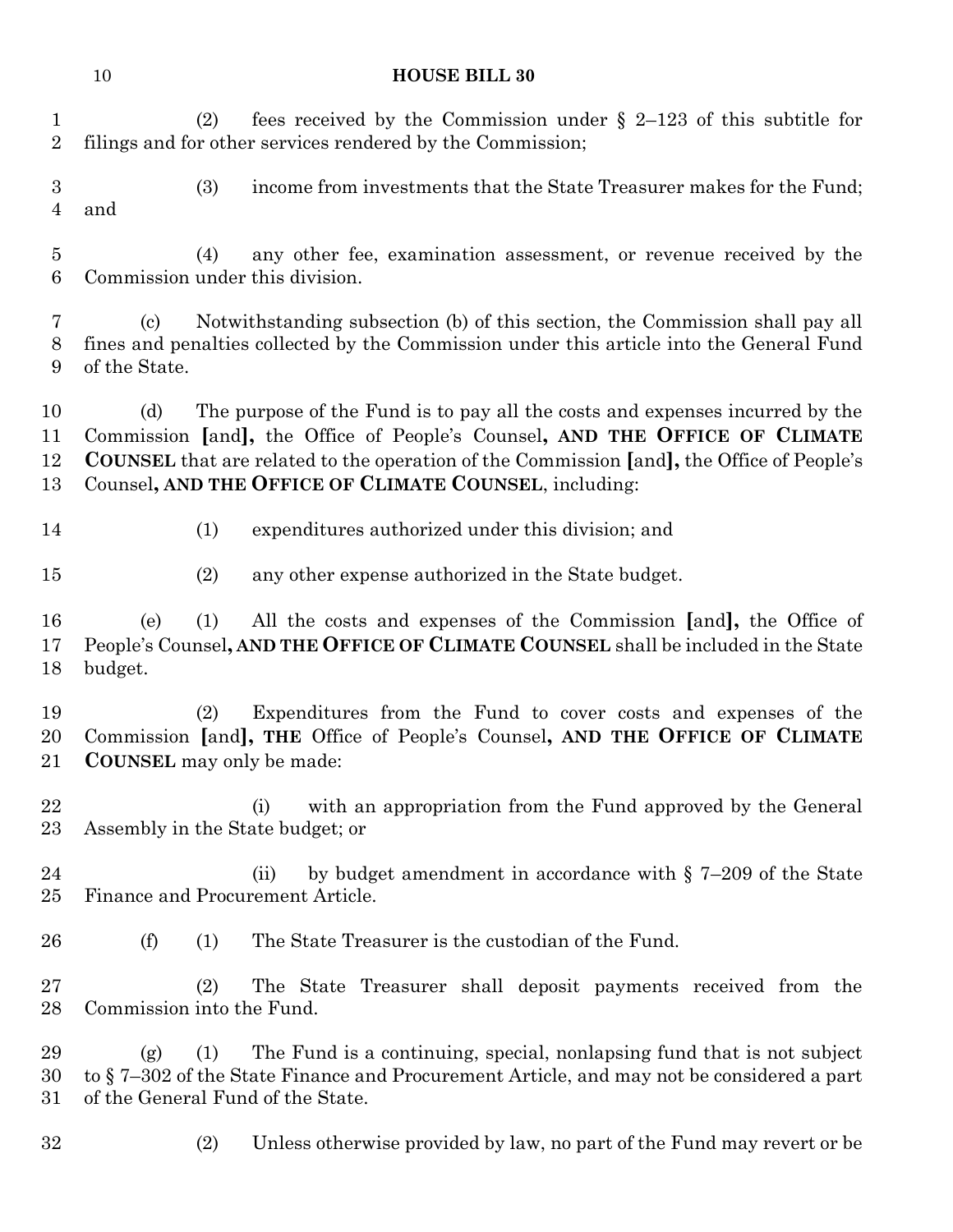credited to: (i) the General Fund of the State; or (ii) any other special fund of the State. **SUBTITLE 3. CLIMATE COUNSEL. 2–301. (A) THERE IS A CLIMATE COUNSEL IN THE OFFICE OF CLIMATE COUNSEL. (B) WITH THE ADVICE AND CONSENT OF THE SENATE, THE ATTORNEY GENERAL SHALL APPOINT THE CLIMATE COUNSEL. (C) (1) THE TERM OF THE CLIMATE COUNSEL IS 5 YEARS AND BEGINS ON JULY 1. (2) AT THE END OF A TERM, THE CLIMATE COUNSEL CONTINUES TO SERVE UNTIL A SUCCESSOR IS APPOINTED AND QUALIFIES. (3) A CLIMATE COUNSEL WHO IS APPOINTED AFTER A TERM HAS BEGUN SERVES FOR THE REST OF THE TERM AND UNTIL A SUCCESSOR IS APPOINTED AND QUALIFIES. (D) THE CLIMATE COUNSEL MUST BE OR HAVE BEEN ADMITTED TO PRACTICE LAW IN THE STATE. (E) BEFORE TAKING OFFICE, THE CLIMATE COUNSEL SHALL TAKE THE OATH REQUIRED BY ARTICLE I, § 9 OF THE MARYLAND CONSTITUTION. (F) THE CLIMATE COUNSEL SHALL DEVOTE FULL TIME TO THE DUTIES OF OFFICE. (G) THE CLIMATE COUNSEL IS ENTITLED TO A SALARY OF AT LEAST \$120,000 A YEAR AS PROVIDED IN THE STATE BUDGET. (H) THE ATTORNEY GENERAL MAY REMOVE THE CLIMATE COUNSEL FOR GOOD CAUSE SHOWN AFTER NOTICE AND AN OPPORTUNITY TO BE HEARD. 2–302. (A) THERE IS AN OFFICE OF CLIMATE COUNSEL IN THE PUBLIC SERVICE COMMISSION.**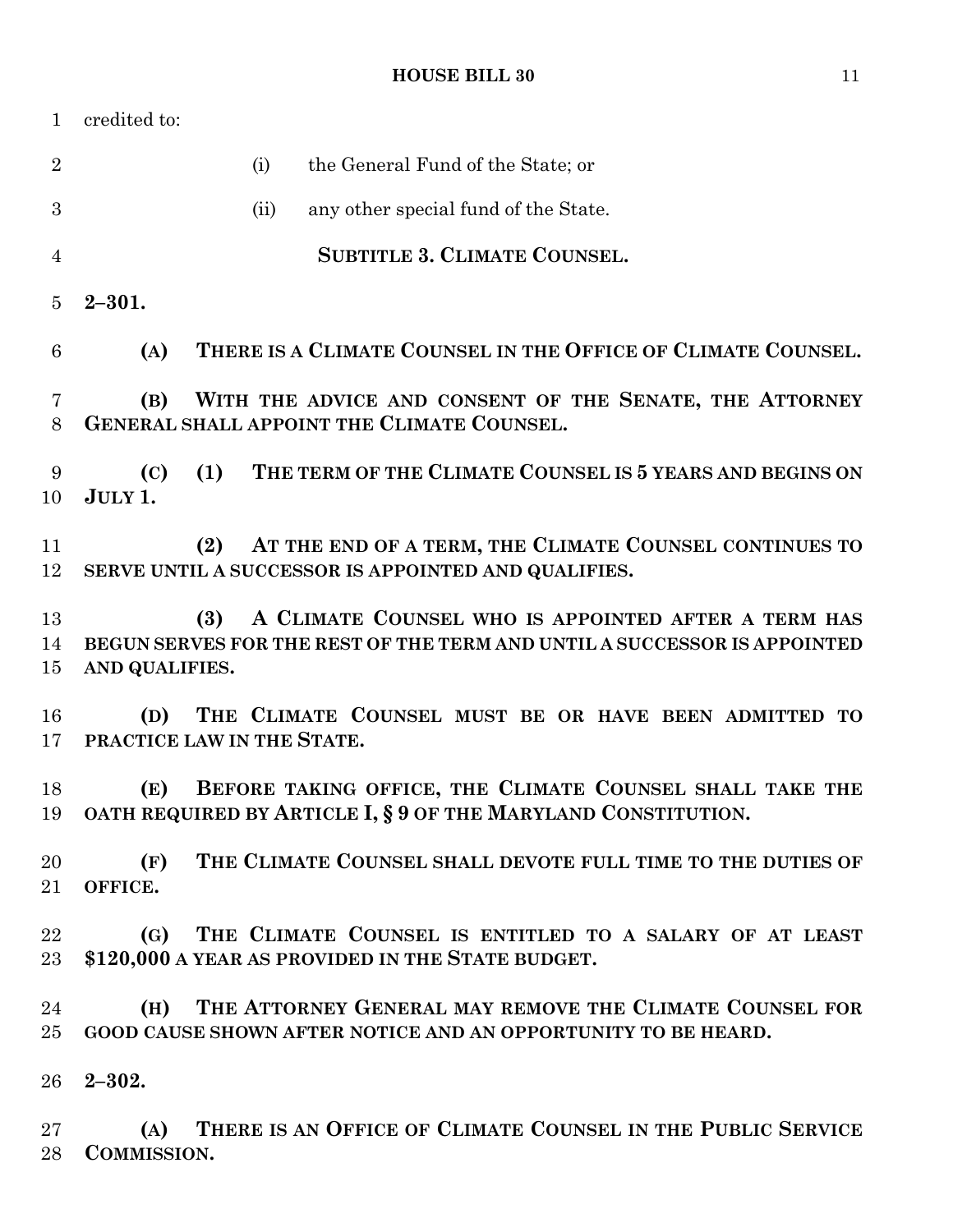**(B) THE STATE BUDGET SHALL PROVIDE SUFFICIENT MONEY FOR THE OFFICE OF CLIMATE COUNSEL TO HIRE NECESSARY STAFF IN ADDITION TO THE STAFF ASSISTANCE THAT IS PROVIDED UNDER § 2–304(C)(2) OF THIS SUBTITLE.**

 **(C) (1) EXCEPT AS PROVIDED IN PARAGRAPH (2) OF THIS SUBSECTION OR OTHERWISE BY LAW, ALL PERSONNEL OF THE OFFICE OF CLIMATE COUNSEL ARE SUBJECT TO THE PROVISIONS OF THE STATE PERSONNEL AND PENSIONS ARTICLE.**

 **(2) THE FOLLOWING ARE IN THE EXECUTIVE SERVICE OR MANAGEMENT SERVICE OR ARE SPECIAL APPOINTMENTS IN THE STATE PERSONNEL MANAGEMENT SYSTEM:**

**(I) THE CLIMATE COUNSEL;**

**(II) THE DEPUTY CLIMATE COUNSEL; AND**

 **(III) ATTORNEYS WHO ARE IN THE MANAGEMENT SERVICE OR ARE SPECIAL APPOINTMENTS.**

 **(D) THE COMPENSATION OF THE FOLLOWING PERSONNEL SHALL BE DETERMINED BY THE CLIMATE COUNSEL AND, IF POSSIBLE, IN ACCORDANCE WITH THE STATE PAY PLAN:**

- **(1) THE DEPUTY CLIMATE COUNSEL;**
- **(2) ATTORNEYS WHO ARE:**
- 

**(I) IN THE MANAGEMENT SERVICE; OR**

**(II) SPECIAL APPOINTMENTS; AND**

 **(3) ALL POSITIONS IN MANAGEMENT, PROFESSIONAL, AND TECHNICAL CLASSIFICATIONS UNIQUE TO THE OFFICE OF CLIMATE COUNSEL.**

 **(E) (1) AT LEAST 45 DAYS BEFORE THE EFFECTIVE DATE OF THE CHANGE, THE CLIMATE COUNSEL SHALL SUBMIT TO THE SECRETARY OF BUDGET AND MANAGEMENT EACH CHANGE TO SALARY PLANS THAT INVOLVES INCREASES OR DECREASES IN SALARY RANGES OTHER THAN THOSE ASSOCIATED WITH ROUTINE RECLASSIFICATIONS AND PROMOTIONS OR GENERAL SALARY INCREASES APPROVED BY THE GENERAL ASSEMBLY.**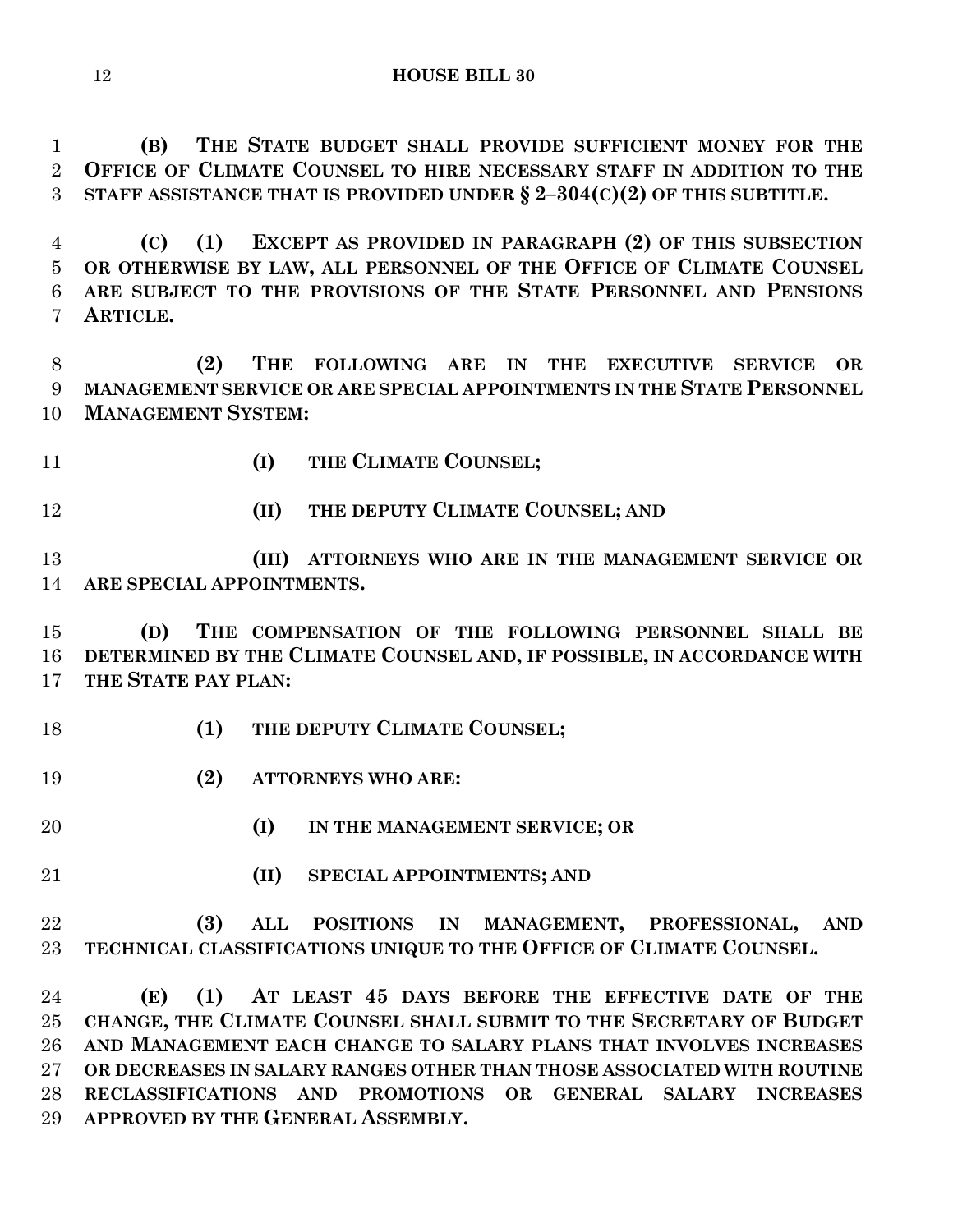**(2) REPORTABLE CHANGES INCLUDE CREATION OR ABOLITION OF CLASSES, REGRADING THE CLASSES FROM ONE ESTABLISHED RANGE TO ANOTHER, CHANGES IN SALARY GUIDELINES TO ADMINISTER THE PAY SCHEDULES, OR CREATION OF NEW PAY SCHEDULES OR RANGES.**

**(3) THE SECRETARY OF BUDGET AND MANAGEMENT SHALL:**

**(I) REVIEW THE PROPOSED CHANGES; AND**

 **(II) AT LEAST 15 DAYS BEFORE THE EFFECTIVE DATE OF THE PROPOSED CHANGES, ADVISE THE CLIMATE COUNSEL WHETHER THE CHANGES WOULD HAVE AN ADVERSE EFFECT ON COMPARABLE STATE JOBS.**

 **(4) FAILURE OF THE SECRETARY TO RESPOND IN A TIMELY MANNER IS NOT CONSIDERED A STATEMENT OF ADVERSE EFFECT.**

 **(F) ON OR BEFORE JANUARY 31 EACH YEAR, THE CLIMATE COUNSEL SHALL REPORT TO THE SECRETARY OF BUDGET AND MANAGEMENT AND, SUBJECT TO § 2–1257 OF THE STATE GOVERNMENT ARTICLE, TO THE GENERAL ASSEMBLY SETTING FORTH ALL PERSONNEL POSITIONS, CLASSIFICATIONS, AND SALARIES IN THE OFFICE OF CLIMATE COUNSEL, AS OF THE END OF THE PRECEDING CALENDAR YEAR.**

 **(G) THE OFFICE OF CLIMATE COUNSEL MAY RETAIN OR HIRE EXPERTS IN THE FIELDS OF:**

 **(1) UTILITY REGULATION, INCLUDING COST OF CAPITAL EXPERTS, RATE DESIGN EXPERTS, ACCOUNTANTS, ECONOMISTS, ENGINEERS, TRANSPORTATION SPECIALISTS, AND LAWYERS; AND**

 **(2) CLIMATE CHANGE, INCLUDING METEOROLOGISTS, OCEANOGRAPHERS, ECOLOGISTS, FORESTERS, GEOLOGISTS, SEISMOLOGISTS, BOTANISTS, AND EXPERTS IN ANY OTHER FIELD OF SCIENCE THAT THE CLIMATE COUNSEL DETERMINES IS NECESSARY.**

**2–303.**

 **(A) (1) THE OFFICE OF CLIMATE COUNSEL SHALL EVALUATE EACH MATTER PENDING BEFORE THE COMMISSION TO DETERMINE WHETHER THE ENVIRONMENTAL INTERESTS OF THE STATE AND ITS RESIDENTS ARE AFFECTED.**

 **(2) IF THE OFFICE OF CLIMATE COUNSEL CONSIDERS THE ENVIRONMENTAL INTERESTS OF THE STATE AND ITS RESIDENTS TO BE AFFECTED,**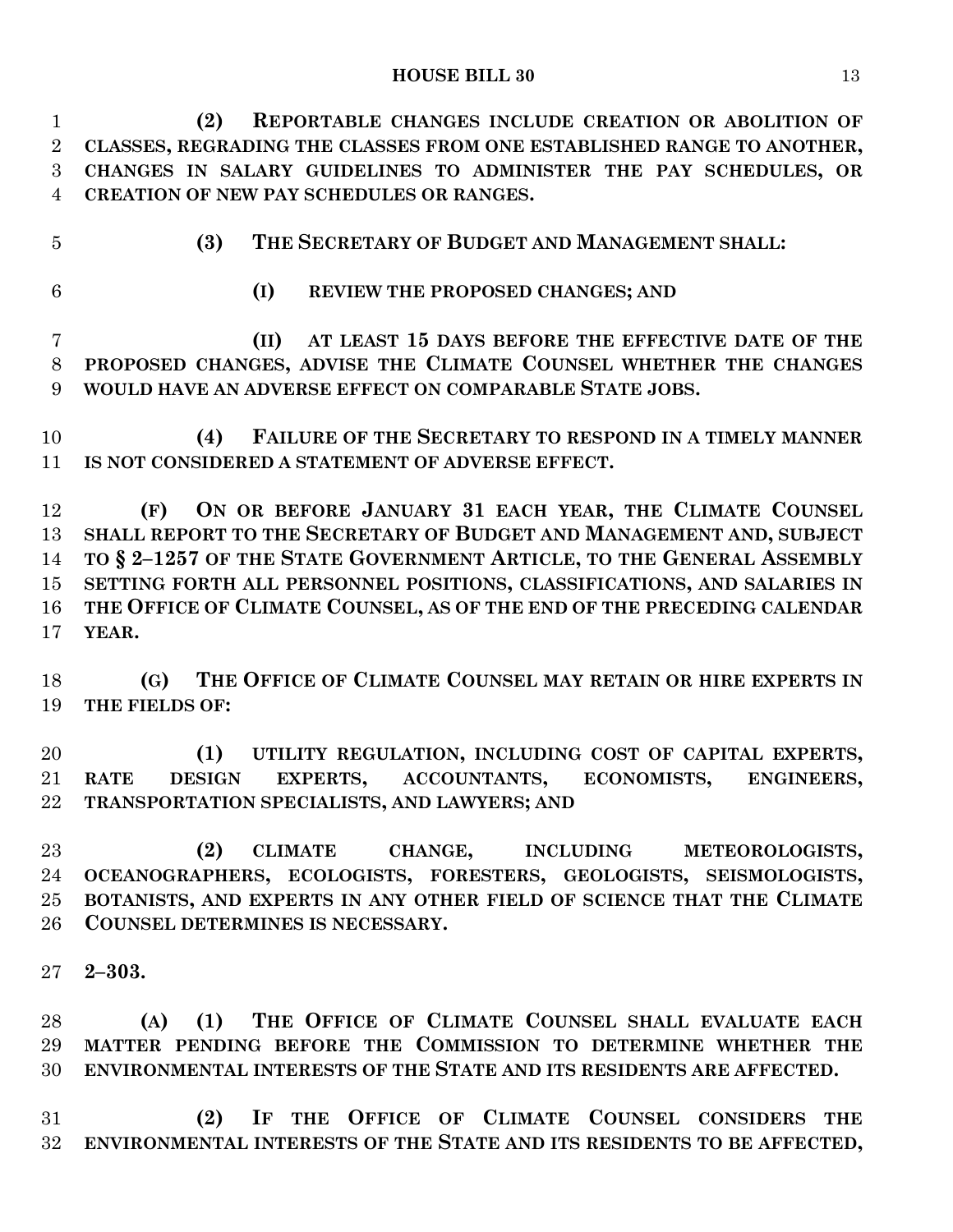**THE OFFICE OF CLIMATE COUNSEL SHALL APPEAR BEFORE THE COMMISSION AND COURTS ON BEHALF OF THE STATE AND ITS RESIDENTS IN EACH MATTER OR PROCEEDING OVER WHICH THE COMMISSION HAS ORIGINAL JURISDICTION, INCLUDING A PROCEEDING ON THE RATES, SERVICE, OR PRACTICES OF A PUBLIC SERVICE COMPANY OR ON A VIOLATION OF THIS DIVISION.**

 **(3) AS THE OFFICE OF CLIMATE COUNSEL CONSIDERS NECESSARY, THE OFFICE OF CLIMATE COUNSEL SHALL CONDUCT INVESTIGATIONS AND REQUEST THE COMMISSION TO INITIATE PROCEEDINGS TO PROTECT THE ENVIRONMENTAL INTERESTS OF THE STATE AND ITS RESIDENTS.**

 **(B) THE CLIMATE COUNSEL SHALL ADMINISTER AND OPERATE THE OFFICE OF CLIMATE COUNSEL.**

**2–304.**

 **(A) IN APPEARANCES BEFORE THE COMMISSION AND COURTS ON BEHALF OF THE STATE AND ITS RESIDENTS, THE OFFICE OF CLIMATE COUNSEL HAS THE RIGHTS OF COUNSEL FOR A PARTY TO THE PROCEEDING, INCLUDING THOSE RIGHTS SPECIFIED IN § 3–107 OF THIS ARTICLE.**

 **(B) THE OFFICE OF CLIMATE COUNSEL MAY APPEAR BEFORE ANY FEDERAL OR STATE UNIT TO PROTECT THE ENVIRONMENTAL INTERESTS OF THE STATE AND ITS RESIDENTS.**

 **(C) (1) EXCEPT AS OTHERWISE PROVIDED IN THIS ARTICLE AND CONSISTENT WITH THE PUBLIC INFORMATION ACT, THE OFFICE OF CLIMATE COUNSEL SHALL HAVE FULL ACCESS TO THE COMMISSION'S RECORDS AND SHALL HAVE THE BENEFIT OF ALL OTHER FACILITIES OR INFORMATION OF THE COMMISSION.**

 **(2) THE OFFICE OF CLIMATE COUNSEL IS ENTITLED TO THE ASSISTANCE OF THE COMMISSION'S STAFF, IF THE STAFF DETERMINES THAT THE ASSISTANCE IS CONSISTENT WITH THE STAFF'S RESPONSIBILITIES AND IF THE STAFF AND THE OFFICE OF CLIMATE COUNSEL AGREE THAT THE ASSISTANCE, IN A PARTICULAR MATTER, IS CONSISTENT WITH THEIR RESPECTIVE INTERESTS.**

 **(D) THE OFFICE OF CLIMATE COUNSEL MAY RECOMMEND LEGISLATION TO THE GENERAL ASSEMBLY ON ANY MATTER RELATED TO THE COMMISSION'S JURISDICTION THAT MAY AFFECT THE ENVIRONMENTAL INTERESTS OF THE STATE AND ITS RESIDENTS.**

**2–305.**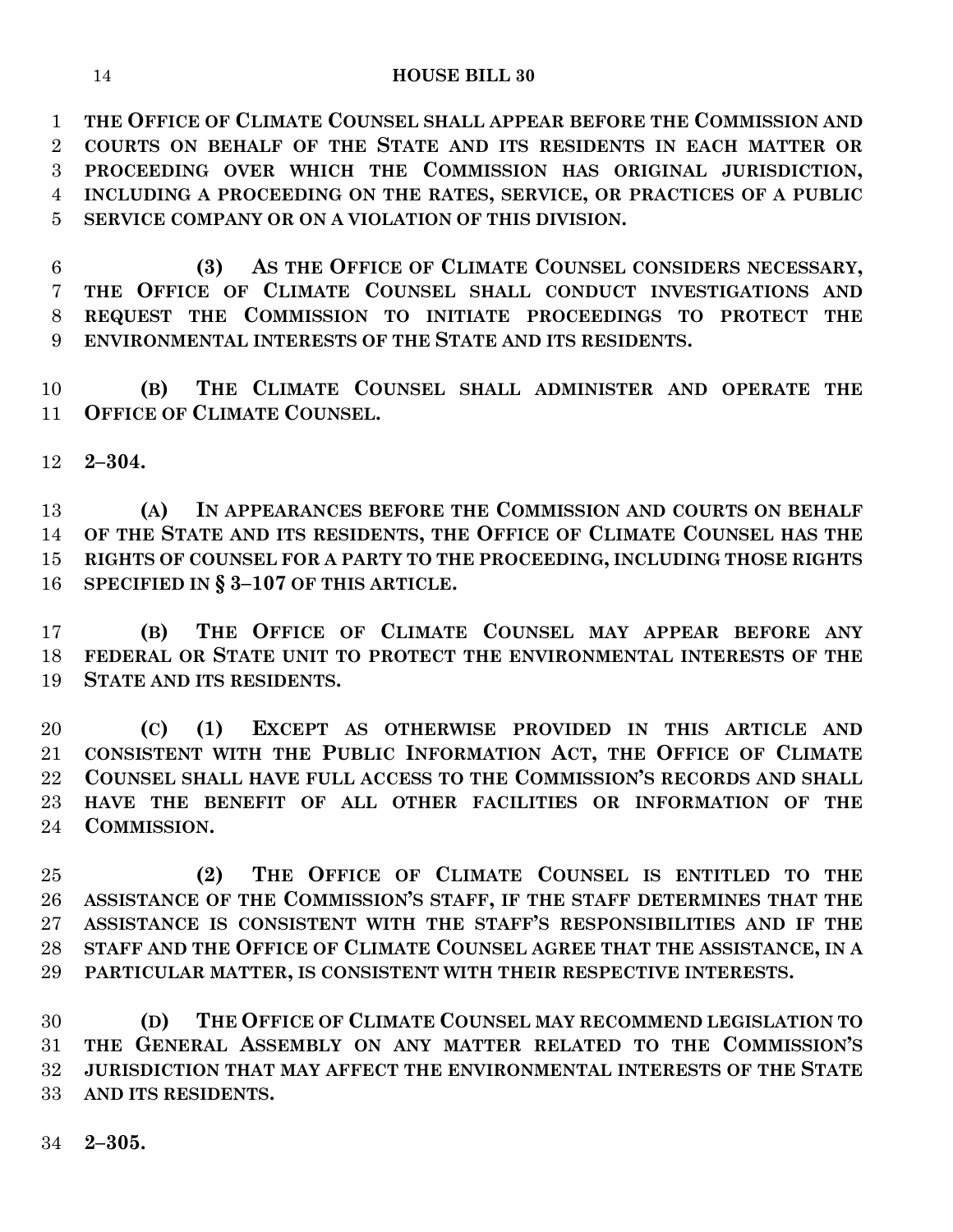**IF THE BUDGET FOR THE OFFICE OF CLIMATE COUNSEL IS INSUFFICIENT TO ALLOW IT TO PERFORM ITS DUTIES, THE OFFICE OF CLIMATE COUNSEL MAY APPLY TO THE BOARD OF PUBLIC WORKS FOR ADDITIONAL MONEY FROM THE GENERAL EMERGENCY FUND.**

**[**2–302.**] 2–402.**

 This subtitle applies to commissioners, the General Counsel, the People's Counsel, **THE** officers and employees of the Office of People's Counsel, **THE CLIMATE COUNSEL, THE OFFICERS AND EMPLOYEES OF THE OFFICE OF CLIMATE COUNSEL,** and the officers and employees of the Commission.

**[**2–303.**] 2–403.**

 (a) This section applies to each individual subject to **[**§ 2–302**] § 2–402** of this subtitle and to:

 (1) each spouse, dependent child, parent, brother, or sister of each commissioner, the People's Counsel, **THE CLIMATE COUNSEL,** the General Counsel, and each public utility law judge; and

 (2) each spouse or dependent child of each other officer or employee of the Commission **[**or**], THE** Office of People's Counsel**, OR THE OFFICE OF CLIMATE COUNSEL**.

- (b) An individual subject to this section may not:
- (1) hold an official relation to or connection with a public service company; or

 (2) have a pecuniary interest in a public service company as the holder of stock or other securities or otherwise.

**[**2–304.**] 2–404.**

 An individual subject to **[**§ 2–302**] § 2–402** of this subtitle may not hold an office or position or engage in a business or avocation that is incompatible with the duties of office or service with the Commission **[**or**], THE** Office of People's Counsel**, OR THE OFFICE OF CLIMATE COUNSEL**.

**[**2–305.**] 2–405.**

 An individual subject to **[**§ 2–302**] § 2–402** of this subtitle may not solicit, suggest, request, or recommend directly or indirectly to a public service company that a person be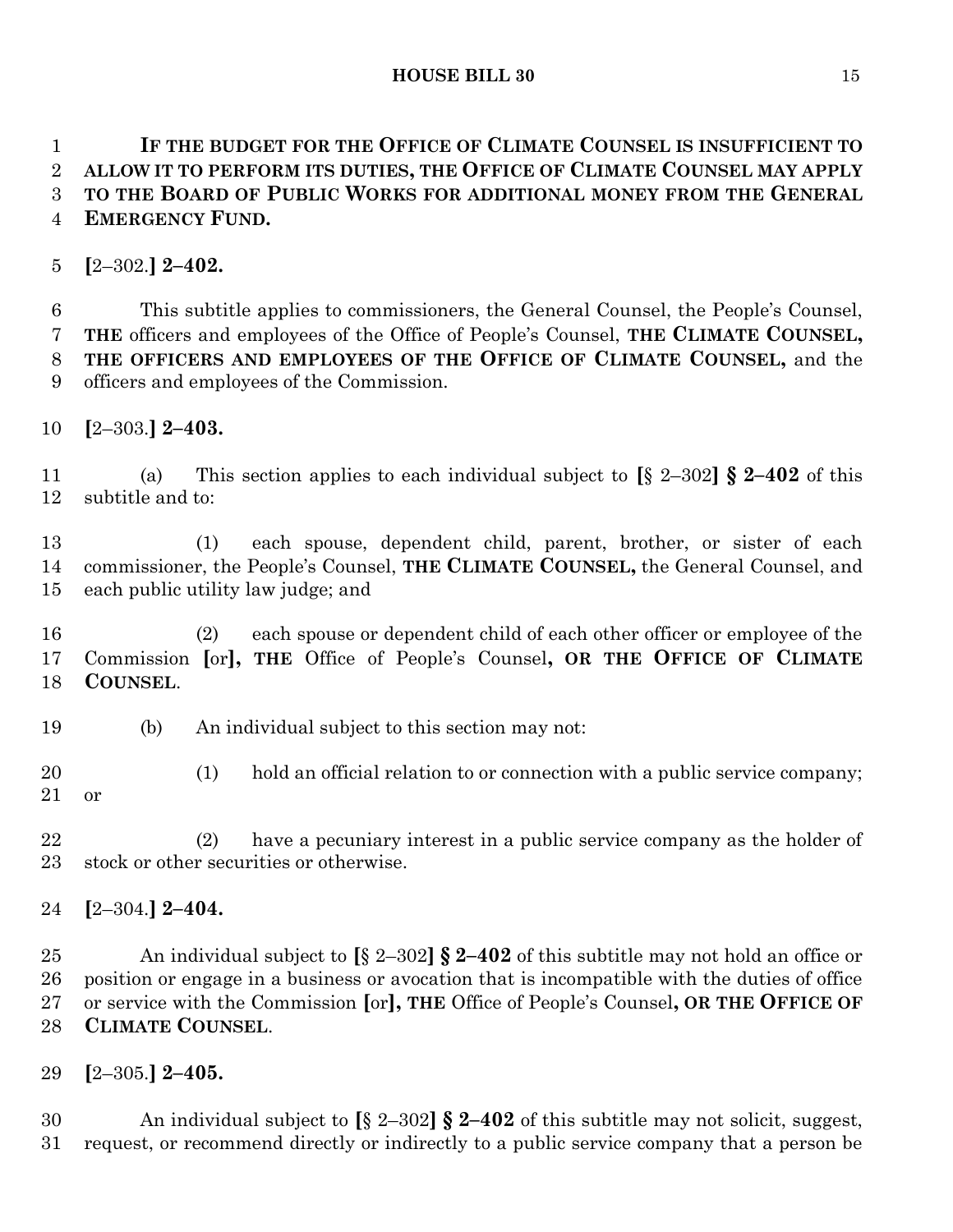|                                    | 16                      | <b>HOUSE BILL 30</b>                                                                                                                                                                                                                                        |
|------------------------------------|-------------------------|-------------------------------------------------------------------------------------------------------------------------------------------------------------------------------------------------------------------------------------------------------------|
| $\mathbf{1}$                       |                         | appointed to an office or place of employment.                                                                                                                                                                                                              |
| $\overline{2}$                     | $[2 - 306]$ 2-406.      |                                                                                                                                                                                                                                                             |
| $\boldsymbol{3}$<br>$\overline{4}$ | (a)                     | Until at least 2 years have passed after leaving service as a commissioner [or],<br>the People's Counsel, OR THE CLIMATE COUNSEL, an individual may not:                                                                                                    |
| $\overline{5}$                     | (1)                     | represent a public service company before the Commission;                                                                                                                                                                                                   |
| 6<br>7                             | (2)<br>proceeding; or   | appear before the Commission on behalf of a party to a Commission                                                                                                                                                                                           |
| 8<br>9                             | (3)<br>Commission.      | appear before the Commission on a matter within the jurisdiction of the                                                                                                                                                                                     |
| 10<br>11                           | (b)                     | Until at least 1 year has passed after leaving service with the Commission as<br>the General Counsel or a public utility law judge, an individual may not:                                                                                                  |
| 12                                 | (1)                     | represent a public service company before the Commission;                                                                                                                                                                                                   |
| 13<br>14                           | (2)<br>proceeding; or   | appear before the Commission on behalf of a party to a Commission                                                                                                                                                                                           |
| 15<br>16                           | (3)<br>Commission.      | appear before the Commission on a matter within the jurisdiction of the                                                                                                                                                                                     |
| 17<br>18<br>19                     | (c)                     | Until at least 1 year has passed after leaving service with the Commission as<br>a commissioner, an individual may not receive financial benefit that is not otherwise<br>generally available to the public as a customer of a public service company from: |
| 20<br>21                           | (1)<br>Commission; or   | a public service company that is subject to the jurisdiction of the                                                                                                                                                                                         |
| 22<br>$^{23}$<br>24                | (2)                     | a person that directly or indirectly, or through one or more<br>intermediaries, controls, is controlled by, or is under common control with a public service<br>company that is subject to the jurisdiction of the Commission.                              |
| 25                                 | $[2 - 307]$ 2-407.      |                                                                                                                                                                                                                                                             |
| $26\,$<br>$27\,$                   | (a)<br>subtitle and to: | This section applies to each individual subject to $\left[\S 2-302\right] \S 2-402$ of this                                                                                                                                                                 |
| 28<br>29                           | (1)                     | each spouse, dependent child, parent, brother, or sister of each<br>commissioner, the People's Counsel, THE CLIMATE COUNSEL, the General Counsel, and                                                                                                       |

each public utility law judge; and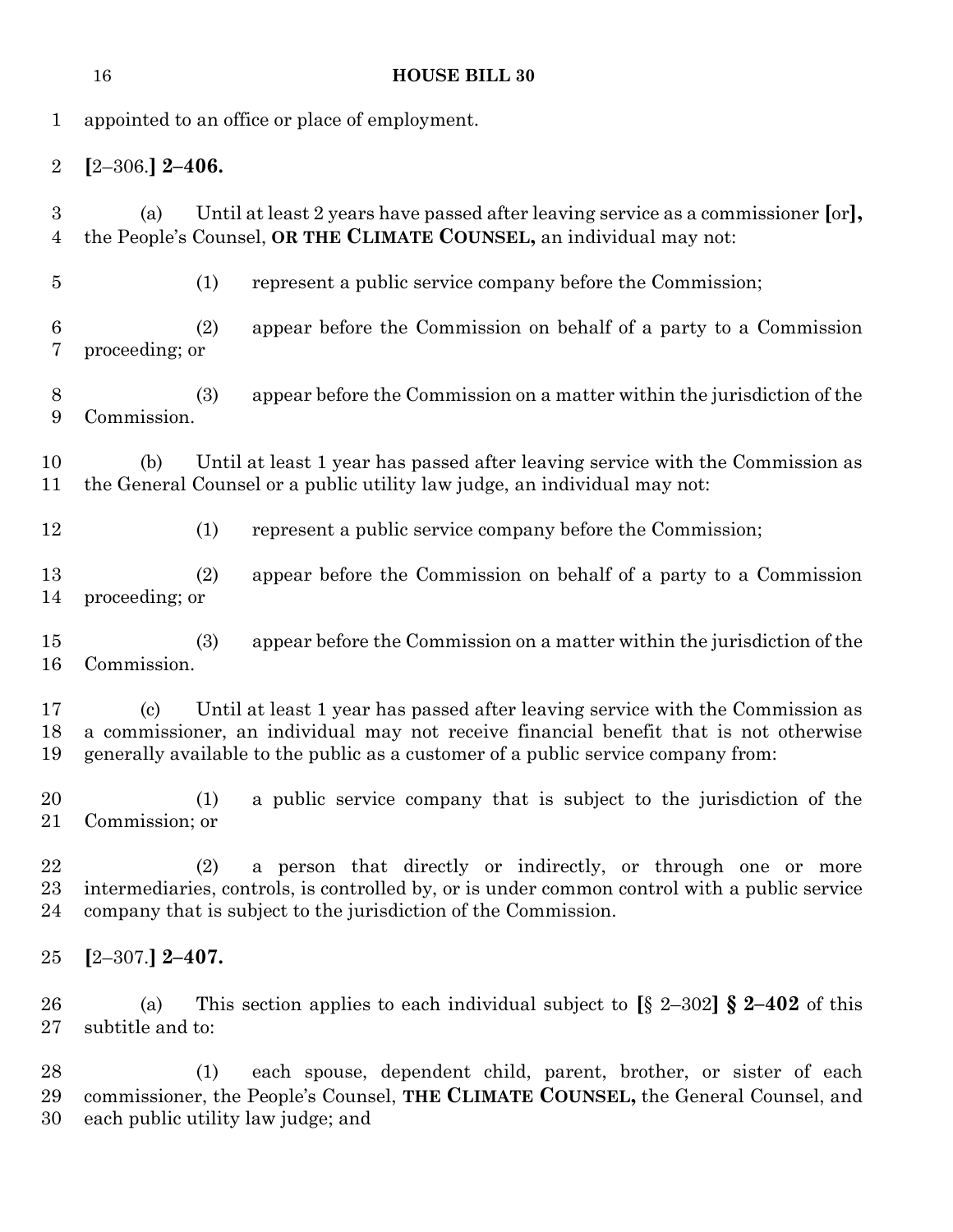(2) each spouse or dependent child of each other officer or employee of the Commission **[**or**], THE** Office of People's Counsel**, OR THE OFFICE OF CLIMATE COUNSEL**.

 (b) (1) An individual subject to this section may not accept from a public service company or its officers, agents, or employees, a gift, gratuity, or special consideration.

 (2) This subsection does not preclude an individual from accepting a gift from a relative.

**[**2–308.**] 2–408.**

 (a) This section applies to each individual subject to **[**§ 2–302**] § 2–402** of this subtitle and to:

 (1) each spouse, dependent child, parent, brother, or sister of each commissioner, the People's Counsel, **THE CLIMATE COUNSEL,** the General Counsel, and each public utility law judge; and

 (2) each spouse or dependent child of each other officer or employee of the Commission **[**or**], THE** Office of People's Counsel**, OR THE OFFICE OF CLIMATE COUNSEL**.

 (b) (1) A public service company or its officer, agent, or employee may not offer a gift, gratuity, or special consideration to an individual subject to this section.

 (2) This section does not preclude an individual from offering a gift to a relative.

**[**2–309.**] 2–409.**

 Except as directed by the Commission or a court or as authorized by law, an individual subject to **[**§ 2–302**] § 2–402** of this subtitle may not divulge information learned while inspecting the plant or examining the records of a public service company.

**[**2–310.**] 2–410.**

 An individual subject to **[**§ 2–302**] § 2–402** of this subtitle may not violate this division.

3–102.

(a) (1) Any person may file a complaint with the Commission.

(2) The complaint shall be in writing and set forth circumstances that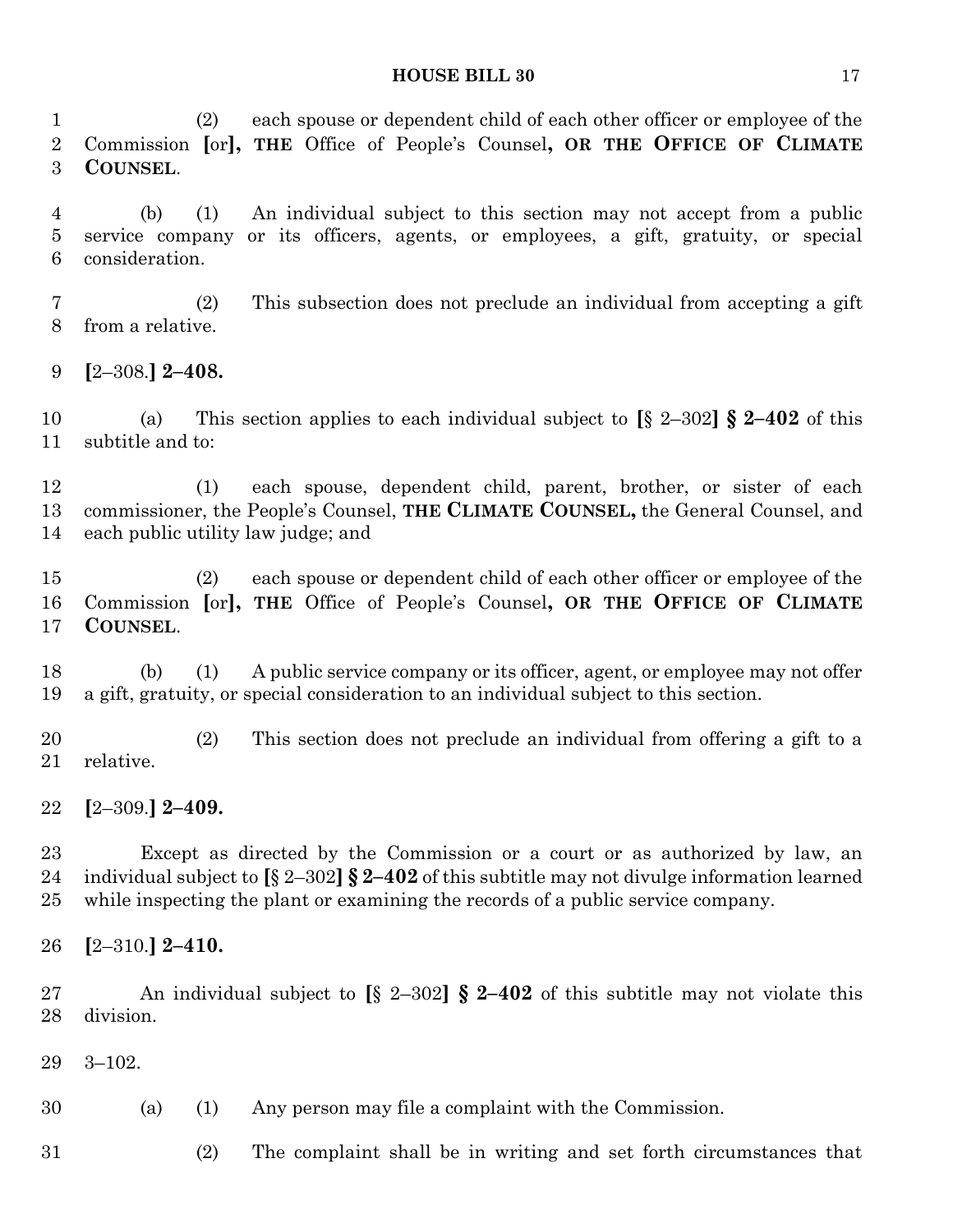# **HOUSE BILL 30**

| $\mathbf{1}$             | allege a violation of this division by a public service company.                                                                                                                                                        |  |  |  |  |  |  |  |  |  |
|--------------------------|-------------------------------------------------------------------------------------------------------------------------------------------------------------------------------------------------------------------------|--|--|--|--|--|--|--|--|--|
| $\overline{2}$<br>3<br>4 | If a complaint filed under subsection (a) of this section states on its face a<br>(b)<br>violation of this article or if the Commission determines that the complaint deserves an<br>explanation, the Commission shall: |  |  |  |  |  |  |  |  |  |
| $\bf 5$                  | serve a copy of the complaint on the public service company; and<br>(1)                                                                                                                                                 |  |  |  |  |  |  |  |  |  |
| 6<br>7                   | issue an order that requires the public service company to satisfy or<br>(2)<br>answer the complaint in writing within a specified time.                                                                                |  |  |  |  |  |  |  |  |  |
| 8<br>9                   | A person that is the subject of a complaint filed by any person or the<br>$\left( \mathrm{e}\right)$<br>Commission is entitled to a hearing in a contested case that results from the complaint.                        |  |  |  |  |  |  |  |  |  |
| 10<br>11<br>12           | (d)<br>Subject to paragraph (2) of this subsection, the Commission must<br>(1)<br>conduct an investigation of the matters in a complaint filed under this section if the<br>complaint concerns the following:           |  |  |  |  |  |  |  |  |  |
| 13<br>14                 | (i)<br>the quality or reliability of gas supply or electric power supply;<br>or                                                                                                                                         |  |  |  |  |  |  |  |  |  |
| 15                       | the price of gas or electricity.<br>(ii)                                                                                                                                                                                |  |  |  |  |  |  |  |  |  |
| 16<br>17                 | (2)<br>In order to be entitled to an investigation under paragraph (1) of this<br>subsection, the complaint shall be signed by:                                                                                         |  |  |  |  |  |  |  |  |  |
| 18                       | the People's Counsel;<br>(i)                                                                                                                                                                                            |  |  |  |  |  |  |  |  |  |
| 19                       | THE CLIMATE COUNSEL;<br>(ii)                                                                                                                                                                                            |  |  |  |  |  |  |  |  |  |
| 20<br>21                 | the chief executive or local legislative body of a municipal<br>(III)<br>corporation or county in which a gas or electric company is authorized to operate; or                                                          |  |  |  |  |  |  |  |  |  |
| 22<br>23                 | $\left[\text{(iii)}\right]$ (IV)<br>not less than 100 customers of the gas company or electric<br>company, with the names and addresses of the customers set out in the complaint.                                      |  |  |  |  |  |  |  |  |  |
| 24<br>25                 | The Commission shall begin proceedings on its own motion against a<br>(e)<br>(1)<br>person by filing a complaint.                                                                                                       |  |  |  |  |  |  |  |  |  |
| 26<br>$27\,$<br>28       | The complaint filed under paragraph (1) of this subsection for the first<br>(2)<br>time in a proceeding shall be served on the person that is the subject of the complaint before<br>any hearing on the matter.         |  |  |  |  |  |  |  |  |  |
| 29<br>30                 | (f)<br>Unless a complaint is voluntarily satisfied, the Commission shall take final<br>action on each complaint by issuing an order that:                                                                               |  |  |  |  |  |  |  |  |  |
| $31\,$                   | dismisses the complaint;<br>(1)                                                                                                                                                                                         |  |  |  |  |  |  |  |  |  |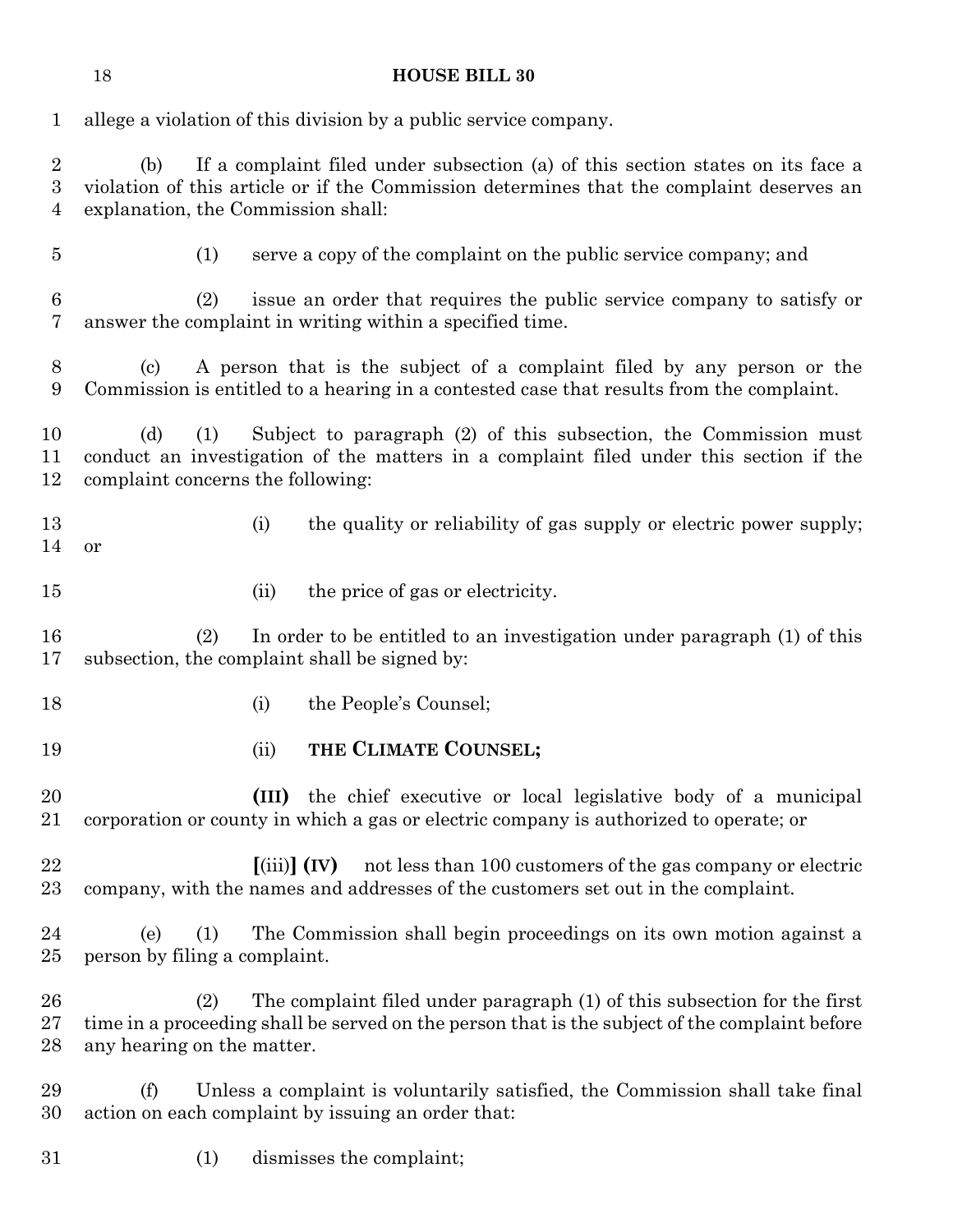(2) directs full or partial satisfaction of the complaint; or (3) directs any action that the Commission considers to be warranted. 3–202. (a) Except for the staff of the Commission, a party or person in interest, including the People's Counsel **AND THE CLIMATE COUNSEL**, that is dissatisfied by a final decision or order of the Commission may seek judicial review of the decision or order as provided in this subtitle. (b) The Secretary of Natural Resources may seek judicial review under this subtitle of a final decision or order of the Commission made under §§ 7–201 through 7–204, § 7–207, or § 7–208 of this article that relates to the environmental aspects of power plant siting. (c) The Secretary of the Environment may seek judicial review of a final decision or order of the Commission made under §§ 7–205 and 7–206 of this article. (d) If the Motor Vehicle Administration suspends or revokes the registration of a motor vehicle carrier in accordance with an order of the Commission, only the order of the Commission is subject to review under this section. 7–216. (b) (1) The Commission shall establish an Energy Storage Pilot Program. (2) The cumulative size of the pilot projects under the program shall be between 5 and 10 megawatts, with a minimum of 15 megawatt–hours. (h) (4) (i) The Commission shall solicit comments from the Maryland Energy Administration, the Office of People's Counsel, **THE OFFICE OF CLIMATE COUNSEL,** and other stakeholders and hold a hearing on each application submitted under subsection (d) of this section. (ii) The Commission shall approve, approve with modifications, or reject an application submitted under subsection (d) of this section after: 27 1. receiving comments from the Maryland Energy Administration, the Office of People's Counsel, **THE OFFICE OF CLIMATE COUNSEL,** and other stakeholders and holding a hearing; 2. considering the projected costs and benefits of the projects proposed for inclusion in the pilot program; and

3. determining whether the project is in the public and

**HOUSE BILL 30** 19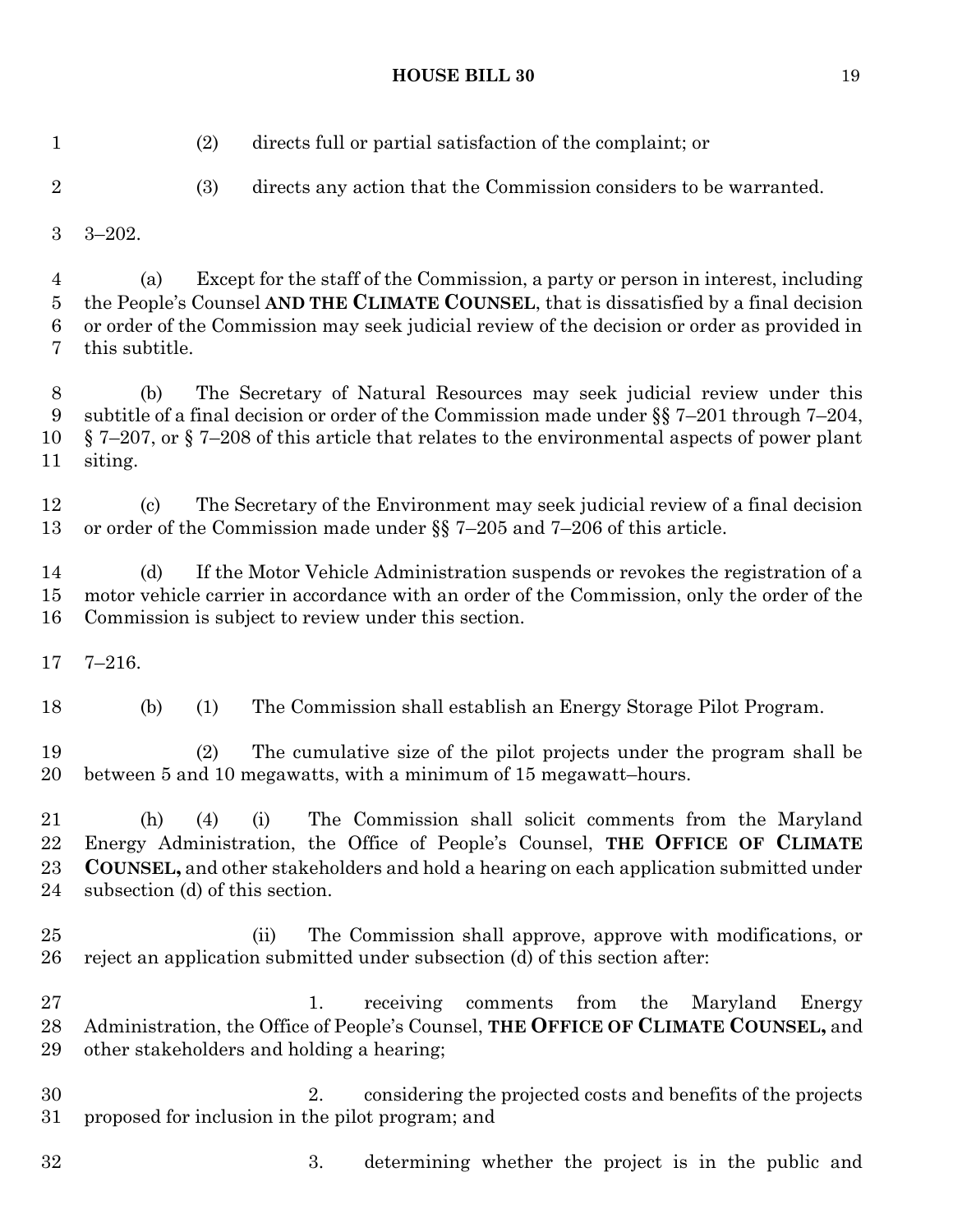ratepayer interest.

 (7) (i) On or before July 1 of 2023, 2024, and 2025, an investor–owned electric company shall submit to the Commission, the Maryland Energy Administration, **[**and**]** the Office of People's Counsel**, AND THE OFFICE OF CLIMATE COUNSEL** information or data concerning:

| $6\phantom{.}6$ |                  | 1.  | estimated project costs;                                   |
|-----------------|------------------|-----|------------------------------------------------------------|
| 7               |                  | 2.  | final project costs;                                       |
| 8<br>9          | interconnection; | 3.  | the number of days necessary to achieve project            |
| 10              |                  | 4.  | the total cost of project interconnection;                 |
| 11<br>12        | permitting;      | 5.  | the number of days necessary to achieve project            |
| 13              |                  | 6.  | the total cost of project permitting;                      |
| 14              |                  | 7.  | the contractual or committed commercial operation date;    |
| 15              |                  | 8.  | the actual commercial operation date;                      |
| 16              |                  | 9.  | the name and address of the project developer;             |
| 17              |                  | 10. | the location and address of the project;                   |
| 18              |                  | 11. | the size of the energy storage project in watts;           |
| 19              |                  | 12. | the duration of the energy storage project in watt-hours;  |
| 20              |                  | 13. | the type of energy storage technology;                     |
| 21              |                  | 14. | the identities of any project owners or lessors;           |
| 22              |                  | 15. | any project financing methods;                             |
| 23<br>24        | project;         | 16. | the identity of any entity that provides financing for the |
| 25              |                  | 17. | the length of any project contract;                        |
| 26<br>27        | manufacturer;    | 18. | any inverters used for the project, including the type and |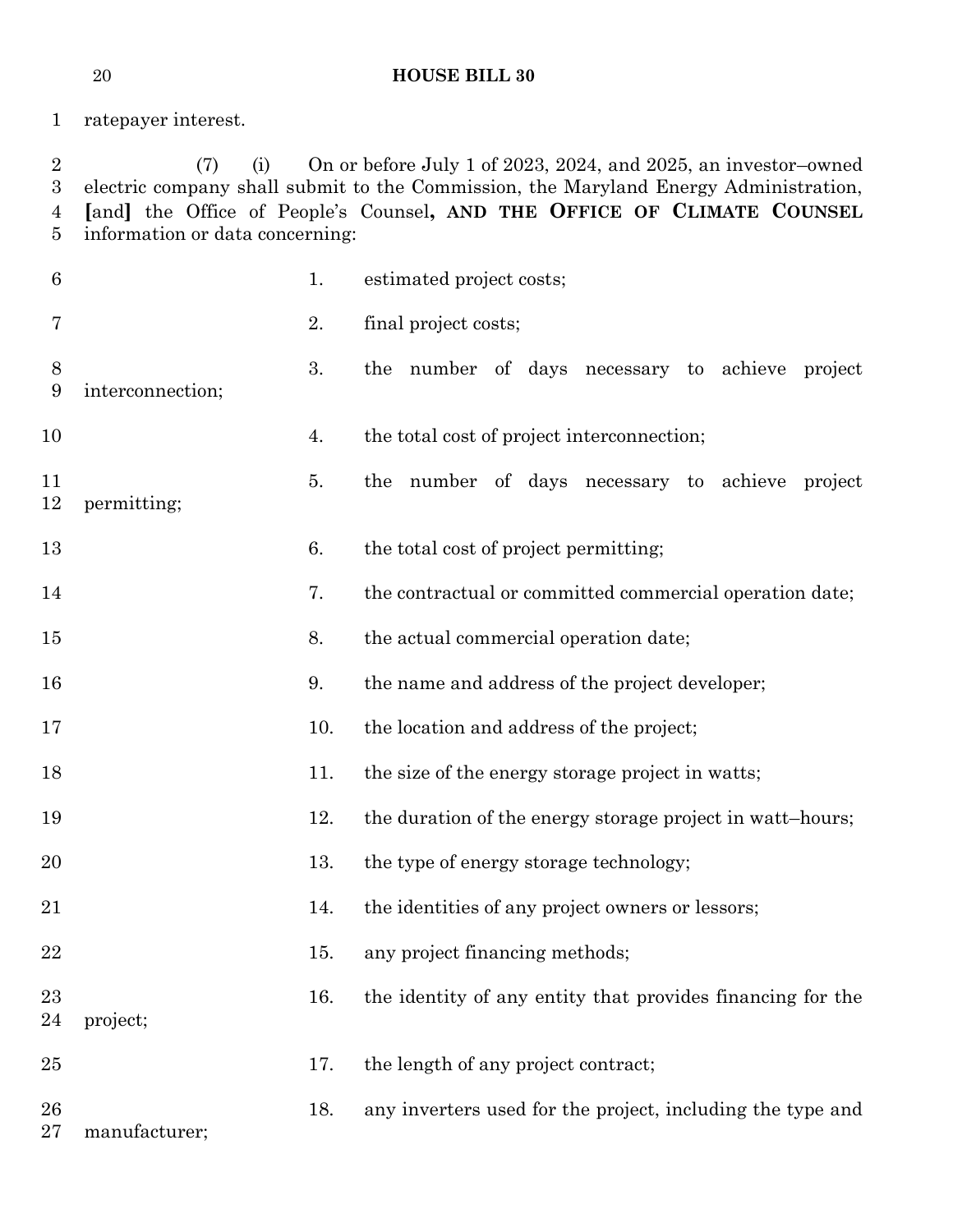| $\mathbf{1}$                     |                                               | 19. | any manufacturer warranty, including its duration;                                                                              |
|----------------------------------|-----------------------------------------------|-----|---------------------------------------------------------------------------------------------------------------------------------|
| $\overline{2}$                   |                                               | 20. | any developer warranty, including its duration;                                                                                 |
| $\boldsymbol{3}$                 |                                               | 21. | any technology with which the project is paired;                                                                                |
| $\overline{4}$<br>$\overline{5}$ | configured;                                   | 22. | how meters and inverters associated with the project are                                                                        |
| 6                                |                                               | 23. | any system integrator associated with the project;                                                                              |
| 7                                |                                               | 24. | project safety, including battery type and chemistry;                                                                           |
| 8<br>9                           | project;                                      | 25. | any energy management system associated with the                                                                                |
| 10<br>11                         | with the project;                             | 26. | any energy storage power conversion system associated                                                                           |
| 12<br>13                         | subsection (c) of this section;               | 27. | the business model selected for the project under                                                                               |
| 14                               |                                               | 28. | the cost recovery mechanism for the project;                                                                                    |
| 15                               |                                               | 29. | the rate of return applied to the project;                                                                                      |
| 16<br>17                         |                                               | 30. | for a virtual power plant project under subsection $(c)(4)$ of<br>this section, the number and type of customers participating; |
| 18<br>19                         | this section, the identity of the aggregator; | 31. | for a virtual power plant project under subsection $(c)(4)$ of                                                                  |
| 20<br>21                         | third-party use of the storage asset;         | 32. | operational challenges related to multiple stakeholder or                                                                       |
| 22<br>23                         | any wholesale market revenues;                | 33. | the types of revenue expected from the project, including                                                                       |
| 24<br>25                         | wholesale market revenues;                    | 34. | the types of revenue provided by the project, including any                                                                     |
| 26                               |                                               | 35. | the distribution need the project addressed;                                                                                    |
| $27\,$<br>28                     | for an alternative investment;                | 36. | the amount of time the project is expected to defer the need                                                                    |
| 29                               |                                               | 37. | any value of optionality associated with the amount of                                                                          |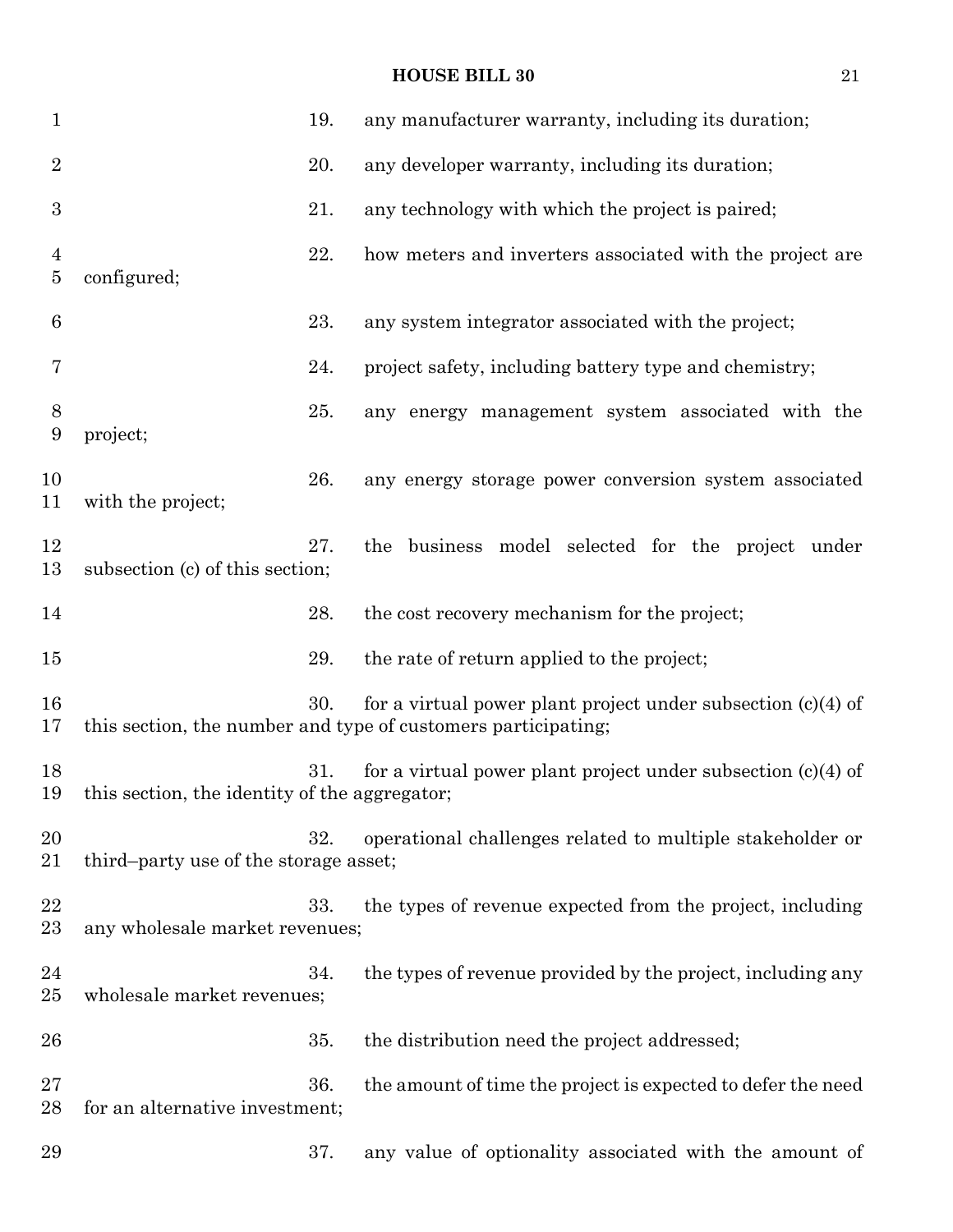|                                      | 22                                 | <b>HOUSE BILL 30</b>                                                                                                                                                                                                                        |
|--------------------------------------|------------------------------------|---------------------------------------------------------------------------------------------------------------------------------------------------------------------------------------------------------------------------------------------|
| $\mathbf{1}$                         |                                    | time the project is expected to defer the need for an alternative investment;                                                                                                                                                               |
| $\boldsymbol{2}$<br>$\boldsymbol{3}$ | installed;                         | 38.<br>the expected load projection before the project was                                                                                                                                                                                  |
| 4                                    |                                    | 39.<br>enhanced grid reliability as a result of the project;                                                                                                                                                                                |
| $\overline{5}$<br>6                  |                                    | for a utility and third-party project under subsection $(c)(2)$<br>40.<br>of this section, the dollar value of the lease payments from the third party to the utility;                                                                      |
| 7<br>8                               |                                    | for a utility and third-party project under subsection $(c)(2)$<br>41.<br>of this section, the duration of the lease agreement between the third party and the utility;                                                                     |
| 9<br>10                              | social benefits;                   | 42.<br>any other identified benefits, including resiliency and                                                                                                                                                                              |
| 11                                   |                                    | 43.<br>expected and actual storage system cycling;                                                                                                                                                                                          |
| 12<br>13                             | without challenges or problems;    | 44.<br>the project's success in switching between applications                                                                                                                                                                              |
| 14<br>15                             | application;                       | occasions when the project was unable to serve an<br>45.                                                                                                                                                                                    |
| 16                                   |                                    | 46.<br>any project delays and the causes for the delays;                                                                                                                                                                                    |
| 17<br>18                             | project; and                       | 47.<br>any emissions reductions expected as a result of the                                                                                                                                                                                 |
| 19                                   |                                    | any other information required by the Commission.<br>48.                                                                                                                                                                                    |
| 20<br>21<br>22                       | (ii)                               | subparagraph (iv) of this<br>Subject<br>to<br>paragraph,<br>an<br>investor-owned electric company shall make all data provided under subparagraph (i) of<br>this paragraph that is not proprietary or confidential available to the public. |
| $^{23}$<br>24                        | (iii)                              | To the extent possible, any annualized data provided under<br>subparagraph (i) of this paragraph shall be seasonally adjusted.                                                                                                              |
| 25<br>26                             | (iv)<br>determine:                 | After receiving comments from all parties, the Commission shall                                                                                                                                                                             |
| $27\,$<br>28<br>29                   | THE OFFICE OF CLIMATE COUNSEL; and | which data related to the projects shall be made available<br>1.<br>only to the technical staff of the Commission [and], the Office of People's Counsel, AND                                                                                |
| 30<br>31                             | to the public.                     | 2.<br>which data related to the projects shall be made available                                                                                                                                                                            |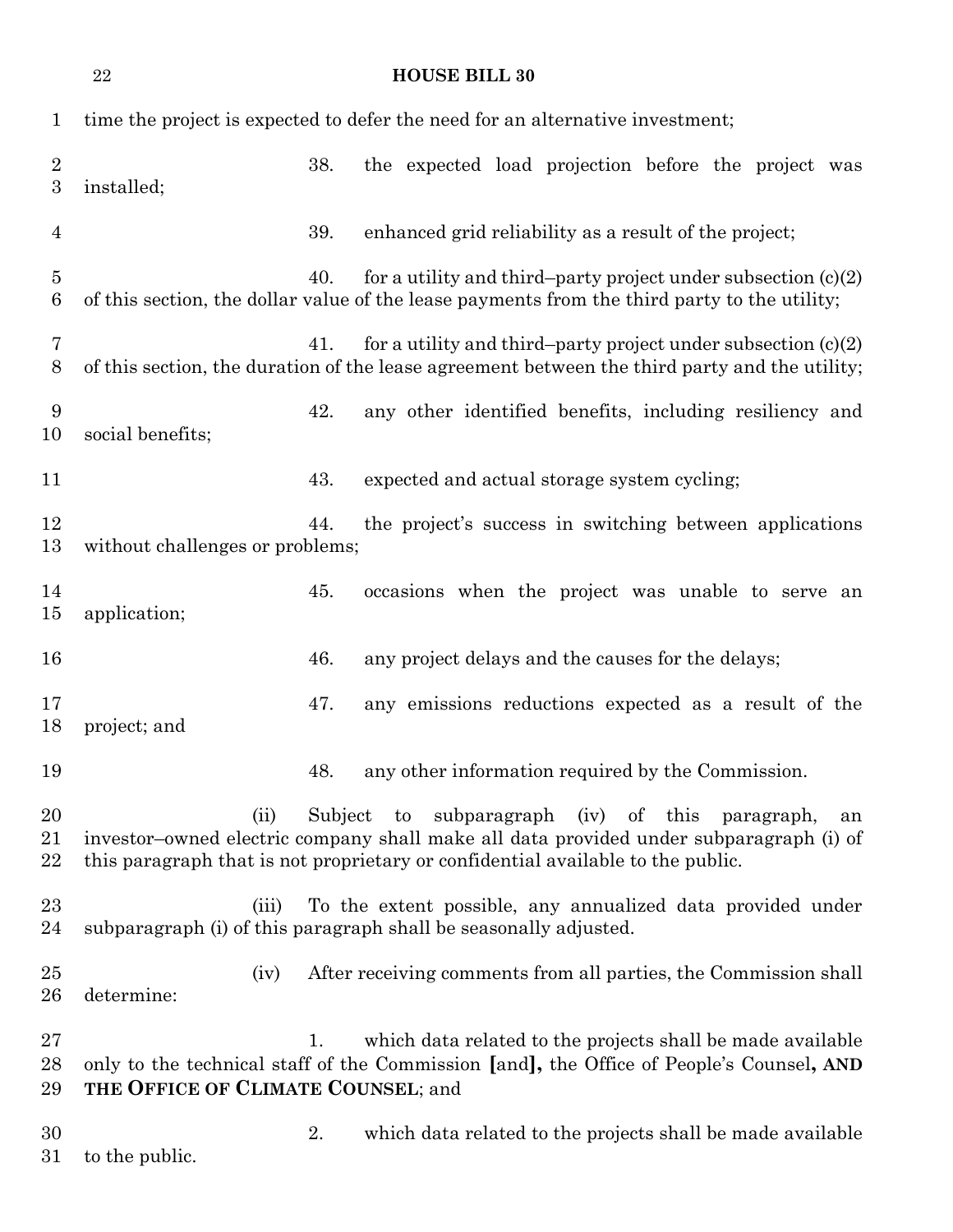(k) (1) Except as provided in subsection (i) of this section, on or before July 1, 2026, in consultation with the Maryland Energy Administration **[**and**],** the Office of People's Counsel, **AND THE OFFICE OF CLIMATE COUNSEL,** the Commission shall evaluate the projects approved under this section based on:

 (i) the overall cost of the project; (ii) whether the project was optimized through multiple applications; (iii) whether the project managed to capture different value streams; (iv) whether the project reduced system costs; (v) whether the project deferred or replaced entirely a traditional investment on the distribution system, and any value of such a deferral or replacement; 12 (vi) an analysis of any funds generated from the wholesale market; 13 (vii) other benefits provided as a result of the project; (viii) issues that the project encountered in implementation; and (ix) whether the project altered the quality or availability of electricity supply. 7–507. (k) (1) The Commission may revoke or suspend the license of an electricity supplier, impose a civil penalty or other remedy, order a refund or credit to a customer, or impose a moratorium on adding or soliciting additional customers by the electricity

 supplier, for just cause on the Commission's own investigation or on complaint of the Office of People's Counsel, **THE CLIMATE COUNSEL,** the Attorney General, or an affected party.

 (p) The People's Counsel shall have the same authority in licensing, complaint, and dispute resolution proceedings as it has in Title 2 of this article.

## **(Q) THE CLIMATE COUNSEL SHALL HAVE THE SAME AUTHORITY IN LICENSING, COMPLAINT, AND DISPUTE RESOLUTION PROCEEDINGS AS IT HAS IN TITLE 2 OF THIS ARTICLE.**

7–605.

 (c) The People's Counsel has the same authority in licensing, complaint, and dispute resolution proceedings as the People's Counsel has under Subtitle 5 of this title and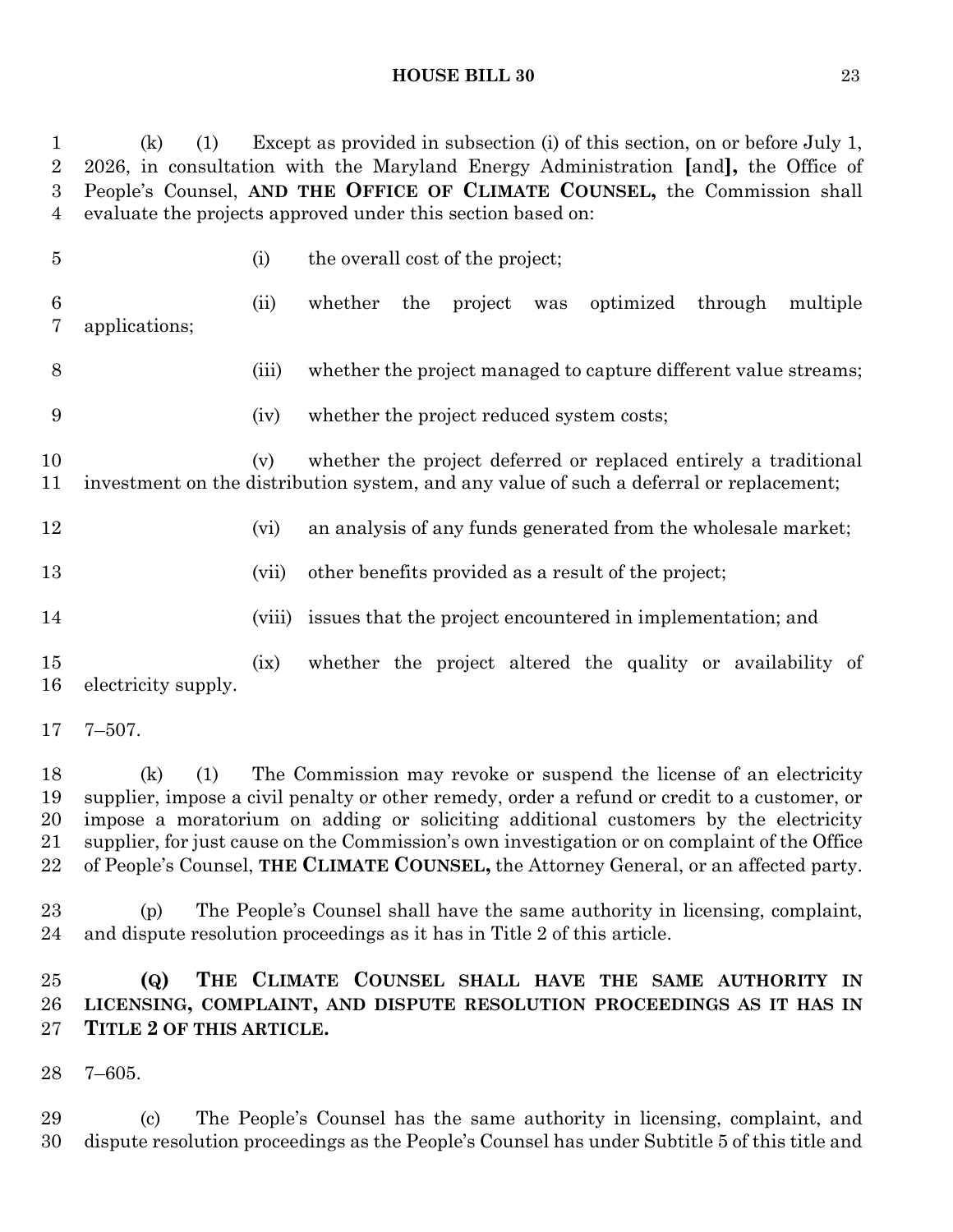Title 2 of this article.

# **(D) THE CLIMATE COUNSEL HAS THE SAME AUTHORITY IN LICENSING, COMPLAINT, AND DISPUTE RESOLUTION PROCEEDINGS AS THE CLIMATE COUNSEL HAS UNDER SUBTITLE 5 OF THIS TITLE AND TITLE 2 OF THIS ARTICLE.**

13–204.

 Personnel of the Commission **[**or**], THE** Office of People's Counsel**, OR THE OFFICE OF CLIMATE COUNSEL** who are convicted of violating Title 2, **[**Subtitle 3**] SUBTITLE 4** of this article shall, in addition to any other penalties, be removed or discharged from office.

#### **Article – State Government**

- 9–20B–07.
- (a) There is a Strategic Energy Investment Advisory Board.
- (c) The Board consists of the following members:
- (1) one member of the Senate, appointed by the President of the Senate;
- (2) one member of the House of Delegates, appointed by the Speaker of the House of Delegates;
- (3) the following members appointed by the Governor:
- (i) two representatives of Maryland residential customers;
- (ii) a representative of Maryland commercial customers;
- 19 (iii) a representative of large electricity users in the State;
- (iv) a representative of an electric company;
- (v) a representative of an electric cooperative;
- 22 (vi) a representative of electricity suppliers;
- (vii) a representative of a Maryland environmental group; and
- (viii) a representative of a renewable electricity industry; and
- (4) the following nonvoting ex officio members:
- (i) the Chairman of the Public Service Commission**,** or the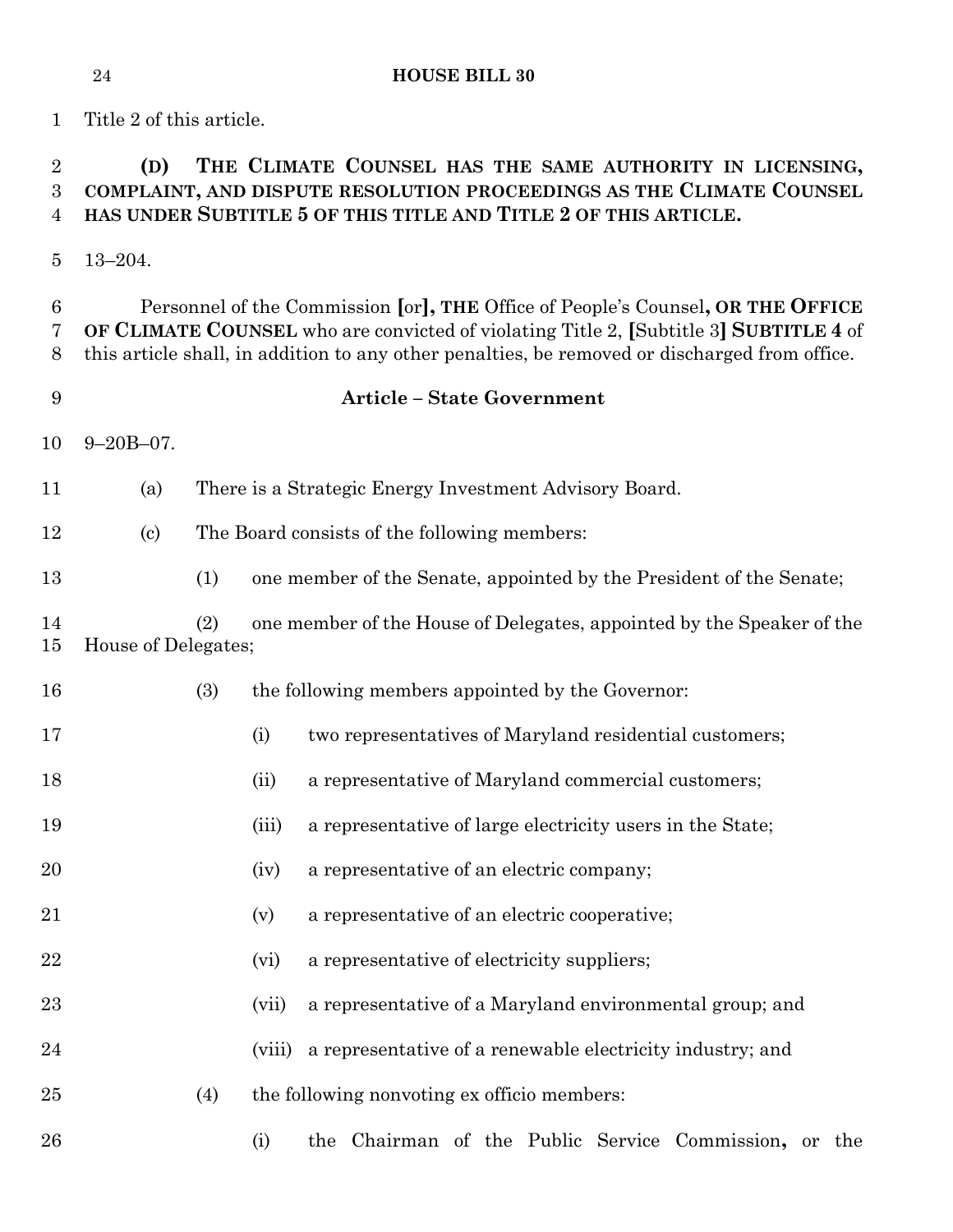Chairman's designee; (ii) the People's Counsel**,** or the **[**designee of the**]** People's **[**Counsel**] COUNSEL'S DESIGNEE**; **(III) THE CLIMATE COUNSEL, OR THE CLIMATE COUNSEL'S DESIGNEE;** and **[**(iii)**] (IV)** the Secretary of the Environment**,** or the Secretary's designee. **Chapter 400 of the Acts of 2011, as amended by Chapters 64 and 65 of the Acts of 2013, Chapter 378 of the Acts of 2015, and Chapter 213 of the Acts of 2019** SECTION 1. BE IT ENACTED BY THE GENERAL ASSEMBLY OF MARYLAND, That: (a) In this section, "zero emission electric vehicle" includes: (1) A plug–in electric drive vehicle as defined in § 11–145.1 of the Transportation Article; and (2) A fuel cell electric vehicle as defined in § 11–125.1 of the Transportation Article. (b) There is a Maryland Zero Emission Electric Vehicle Infrastructure Council. (c) The Council consists of the following members: (1) One member of the Senate of Maryland, appointed by the President of the Senate; (2) Two members of the House of Delegates, appointed by the Speaker of the House; (3) The Secretary of Transportation**,** or the Secretary's designee; (4) The Secretary of Planning**,** or the Secretary's designee; (5) The Secretary of the Environment**,** or the Secretary's designee; (6) The Secretary of Commerce**,** or the Secretary's designee; (7) The Executive Director of the Technical Staff of the Maryland Public Service Commission**,** or the Executive Director's designee;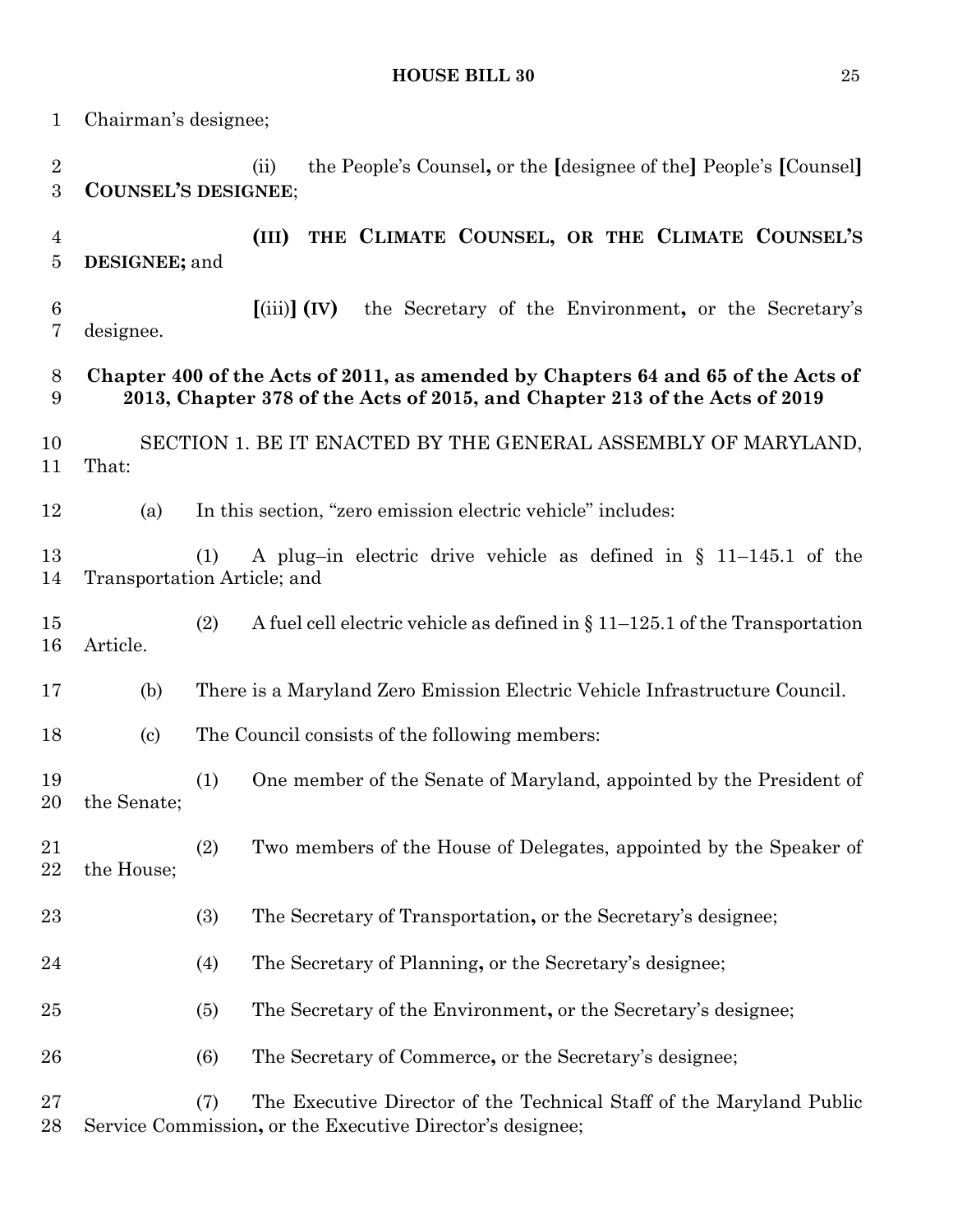|                                  | <b>HOUSE BILL 30</b><br>26                                          |            |            |                                                |  |          |  |           |            |                                                                       |  |                  |
|----------------------------------|---------------------------------------------------------------------|------------|------------|------------------------------------------------|--|----------|--|-----------|------------|-----------------------------------------------------------------------|--|------------------|
| $\mathbf{1}$<br>$\boldsymbol{2}$ | designee;                                                           | (8)        |            |                                                |  |          |  |           |            | The Director of the Maryland Energy Administration, or the Director's |  |                  |
| $\boldsymbol{3}$<br>4            | DESIGNEE; and                                                       | (9)        | <b>THE</b> | <b>CLIMATE</b>                                 |  | COUNSEL, |  | <b>OR</b> | <b>THE</b> | <b>CLIMATE</b>                                                        |  | <b>COUNSEL'S</b> |
| $\overline{5}$                   |                                                                     | $(9)$ (10) |            |                                                |  |          |  |           |            | The following members appointed by the Governor:                      |  |                  |
| 6<br>7                           | State with expertise in energy, transportation, or the environment; |            | (i)        |                                                |  |          |  |           |            | One representative of an institution of higher education in the       |  |                  |
| 8<br>9                           | including:                                                          |            | (ii)       |                                                |  |          |  |           |            | Two representatives of the Maryland Association of Counties,          |  |                  |
| 10<br>11                         | and                                                                 |            |            | 1.                                             |  |          |  |           |            | A representative who resides in a rural region of the State;          |  |                  |
| 12<br>13                         | region of the State;                                                |            |            | 2.                                             |  |          |  |           |            | A representative who resides in an urban or suburban                  |  |                  |
| 14<br>15                         | including:                                                          |            | (iii)      | Two                                            |  |          |  |           |            | representatives of the Maryland Municipal League,                     |  |                  |
| 16<br>17                         | and                                                                 |            |            | 1.                                             |  |          |  |           |            | A representative who resides in a rural region of the State;          |  |                  |
| 18<br>19                         | region of the State;                                                |            |            | 2.                                             |  |          |  |           |            | A representative who resides in an urban or suburban                  |  |                  |
| 20                               |                                                                     |            | (iv)       |                                                |  |          |  |           |            | One representative of the Baltimore Electric Vehicle Initiative;      |  |                  |
| 21                               |                                                                     |            | (v)        |                                                |  |          |  |           |            | Two representatives of electric companies in the State;               |  |                  |
| 22<br>23                         | manufacturer;                                                       |            | (vi)       | One                                            |  |          |  |           |            | representative of a plug-in electric drive vehicle                    |  |                  |
| 24<br>$25\,$                     | vehicle charging stations;                                          |            | (vii)      |                                                |  |          |  |           |            | One representative of a manufacturer of plug-in electric drive        |  |                  |
| 26                               |                                                                     |            | (viii)     |                                                |  |          |  |           |            | One representative of manufacturers of fuel cell electric vehicles;   |  |                  |
| 27<br>28                         | infrastructure equipment;                                           |            | (ix)       |                                                |  |          |  |           |            | One representative of manufacturers of fuel cell electric vehicle     |  |                  |
| 29                               |                                                                     |            | (x)        | One representative of fleet vehicle operators; |  |          |  |           |            |                                                                       |  |                  |
| 30                               |                                                                     |            | (xi)       | One representative of electrical workers;      |  |          |  |           |            |                                                                       |  |                  |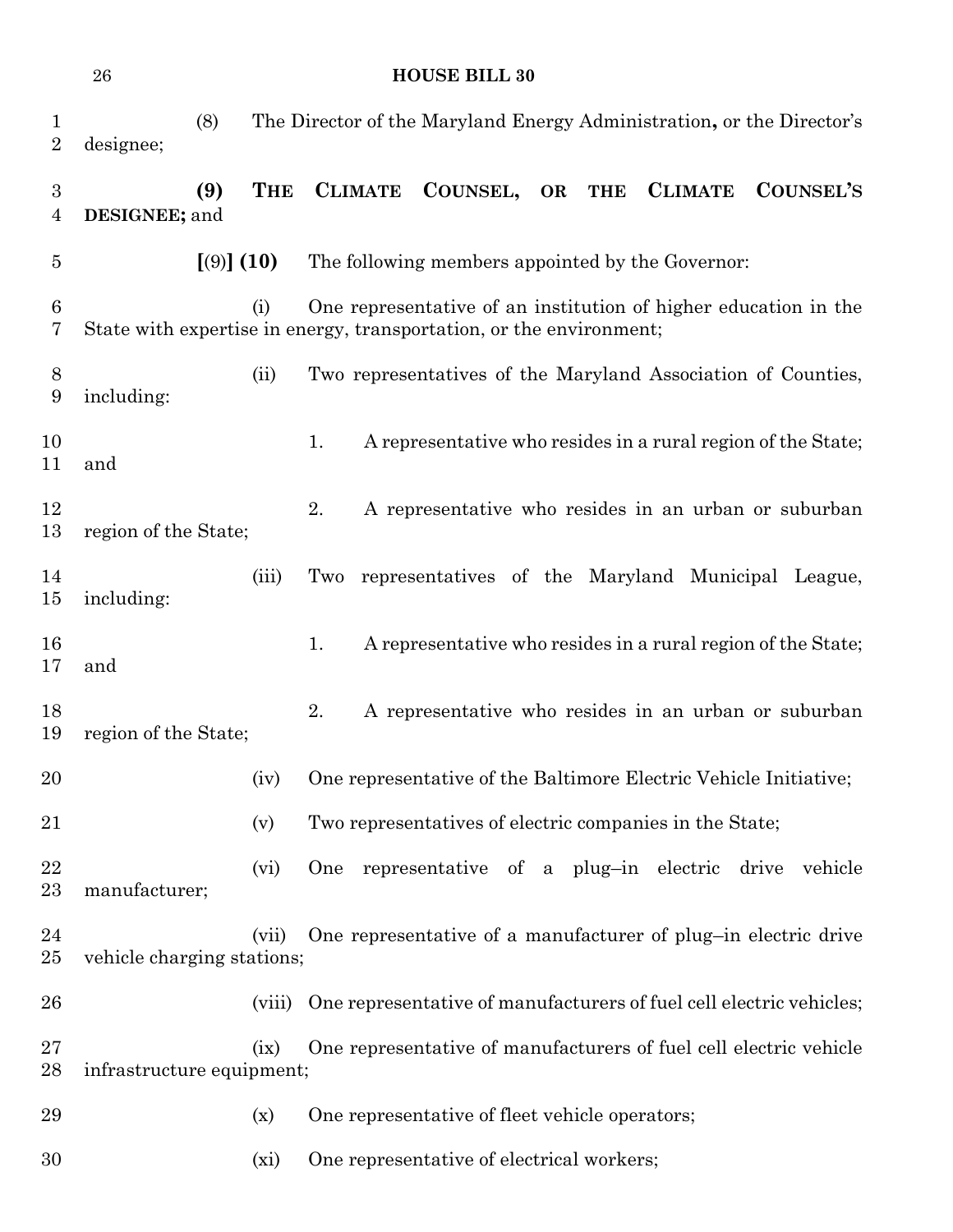| $\mathbf{1}$                         |                                                                                                                                                                                            | One representative of the environmental community;<br>(xii)                                                                                                                                                               |  |  |  |  |  |
|--------------------------------------|--------------------------------------------------------------------------------------------------------------------------------------------------------------------------------------------|---------------------------------------------------------------------------------------------------------------------------------------------------------------------------------------------------------------------------|--|--|--|--|--|
| $\boldsymbol{2}$<br>$\boldsymbol{3}$ | policy;                                                                                                                                                                                    | One public member with expertise in energy or transportation<br>(xiii)                                                                                                                                                    |  |  |  |  |  |
| $\overline{4}$<br>$\bf 5$            | Association; and                                                                                                                                                                           | One representative of the Maryland Automobile Dealers<br>(xiv)                                                                                                                                                            |  |  |  |  |  |
| 6                                    |                                                                                                                                                                                            | One representative of the retail electric supplier community.<br>(xv)                                                                                                                                                     |  |  |  |  |  |
| 7                                    | (d)                                                                                                                                                                                        | The Governor shall designate the chair or cochairs of the Council.                                                                                                                                                        |  |  |  |  |  |
| 8<br>9<br>10                         | The Department of Transportation shall provide staff support to the Council<br>(e)<br>with the assistance of the Maryland Energy Administration and Maryland Public Service<br>Commission. |                                                                                                                                                                                                                           |  |  |  |  |  |
| 11                                   | (f)                                                                                                                                                                                        | A member of the Council:                                                                                                                                                                                                  |  |  |  |  |  |
| 12                                   | (1)                                                                                                                                                                                        | May not receive compensation as a member of the Council; but                                                                                                                                                              |  |  |  |  |  |
| 13<br>14                             | Is entitled to reimbursement of expenses under the Standard State<br>(2)<br>Travel Regulations, as provided in the State budget.                                                           |                                                                                                                                                                                                                           |  |  |  |  |  |
| $15\,$                               | (g)                                                                                                                                                                                        | The Council shall:                                                                                                                                                                                                        |  |  |  |  |  |
| 16<br>17                             | (1)                                                                                                                                                                                        | Develop an action plan to facilitate the successful integration of zero<br>emission electric vehicles into the State's transportation network;                                                                            |  |  |  |  |  |
| 18<br>19<br>20                       | (2)                                                                                                                                                                                        | Assist in developing and coordinating statewide standards for<br>streamlined permitting and installation of residential and commercial electric vehicle<br>charging and hydrogen refueling stations and supply equipment; |  |  |  |  |  |
| 21<br>22<br>$^{23}$                  | (3)                                                                                                                                                                                        | Develop a recommendation for a statewide electric vehicle charging and<br>hydrogen refueling infrastructure plan, including placement opportunities for public<br>charging and hydrogen refueling stations;               |  |  |  |  |  |
| 24<br>25                             | (4)<br>vehicles through public outreach;                                                                                                                                                   | Increase consumer awareness and demand for zero emission electric                                                                                                                                                         |  |  |  |  |  |
| 26<br>$27\,$<br>28                   | (5)                                                                                                                                                                                        | Make recommendations regarding monetary and nonmonetary<br>incentives to support zero emission electric vehicle ownership and maximize private sector<br>investment in zero emission electric vehicles;                   |  |  |  |  |  |
|                                      |                                                                                                                                                                                            |                                                                                                                                                                                                                           |  |  |  |  |  |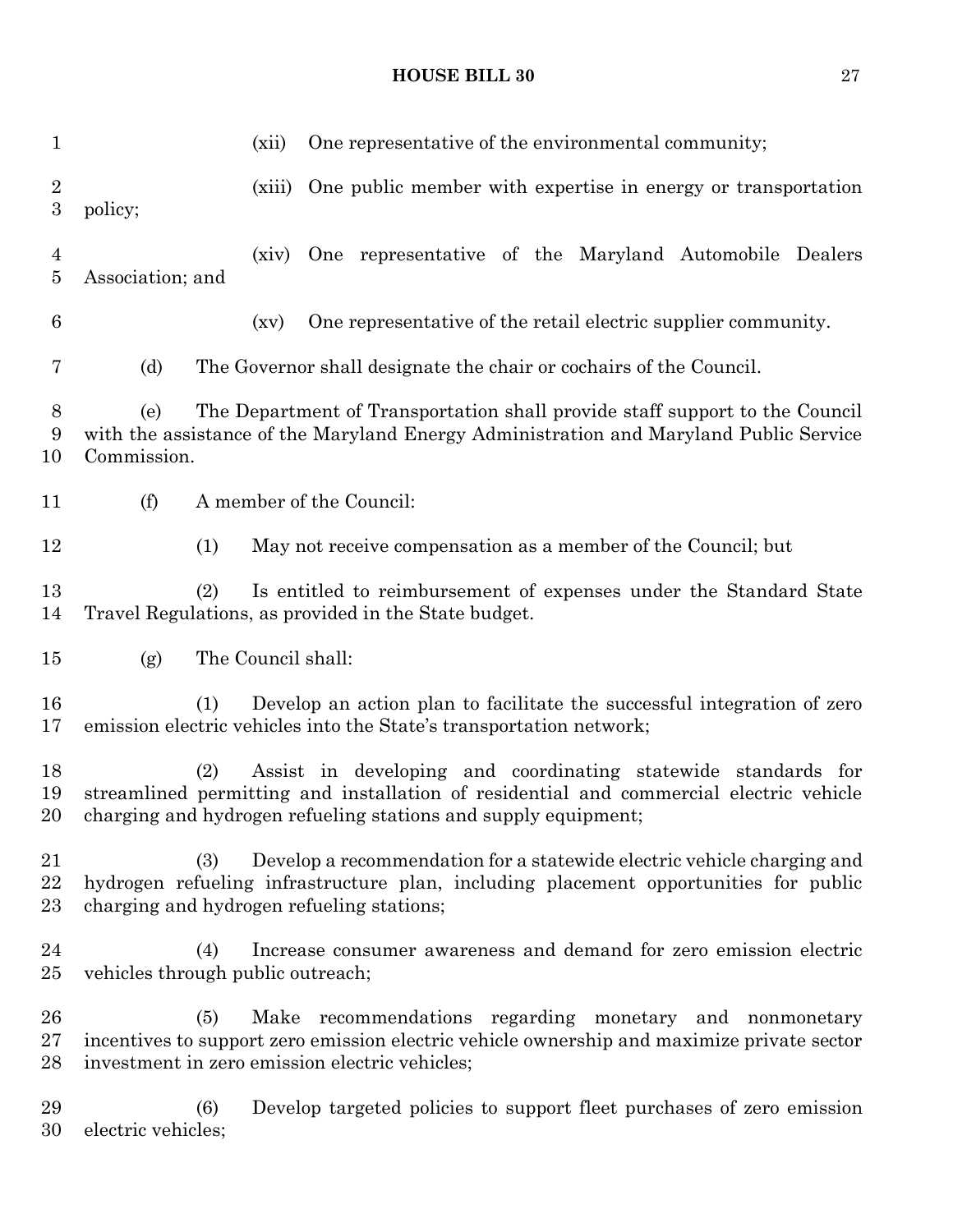| 28 | <b>HOUSE BILL 30</b> |
|----|----------------------|
|    |                      |

|  | × |
|--|---|
|  | ٧ |
|  | ٦ |

(7) Develop charging solutions for existing and future multidwelling units;

 (8) Develop model procurement practices for light–duty vehicles that include an evaluation of the vehicle lifecycle costs inclusive of estimated fuel cost over the anticipated life of the vehicle;

 (9) Encourage local and regional efforts to promote the use of electric vehicles and attract federal funding for State and local zero emission electric vehicle programs;

 (10) Recommend policies that support zero emission electric vehicle charging and hydrogen refueling from clean energy sources;

 (11) Recommend a method of displaying pricing information at public charging and hydrogen refueling stations;

 (12) Establish performance measures for meeting zero emission electric vehicle–related employment, infrastructure, and regulatory goals; and

 (13) Pursue other goals and objectives that promote the utilization of zero emission electric vehicles in the State.

 (h) (1) On or before December 1, 2013, December 1, 2014, December 1, 2015, December 1, 2016, December 1, 2017, December 1, 2018, and December 1, 2019, the Council shall submit interim reports of its work and recommendations to the Governor and, in accordance with **[**§ 2–1246**] § 2–1257** of the State Government Article, the General Assembly.

 (2) On or before June 30, 2020, the Council shall submit a final report of its work and recommendations to the Governor and, in accordance with **[**§ 2–1246**] § 2–1257** of the State Government Article, the General Assembly.

#### **Chapter 401 of the Acts of 2011, as amended by Chapters 64 and 65 of the Acts of 2013, Chapter 378 of the Acts of 2015, and Chapter 213 of the Acts of 2019**

## SECTION 1. BE IT ENACTED BY THE GENERAL ASSEMBLY OF MARYLAND, That:

- (a) In this section, "zero emission electric vehicle" includes:
- (1) A plug–in electric drive vehicle as defined in § 11–145.1 of the Transportation Article; and
- (2) A fuel cell electric vehicle as defined in § 11–125.1 of the Transportation Article.
- (b) There is a Maryland Zero Emission Electric Vehicle Infrastructure Council.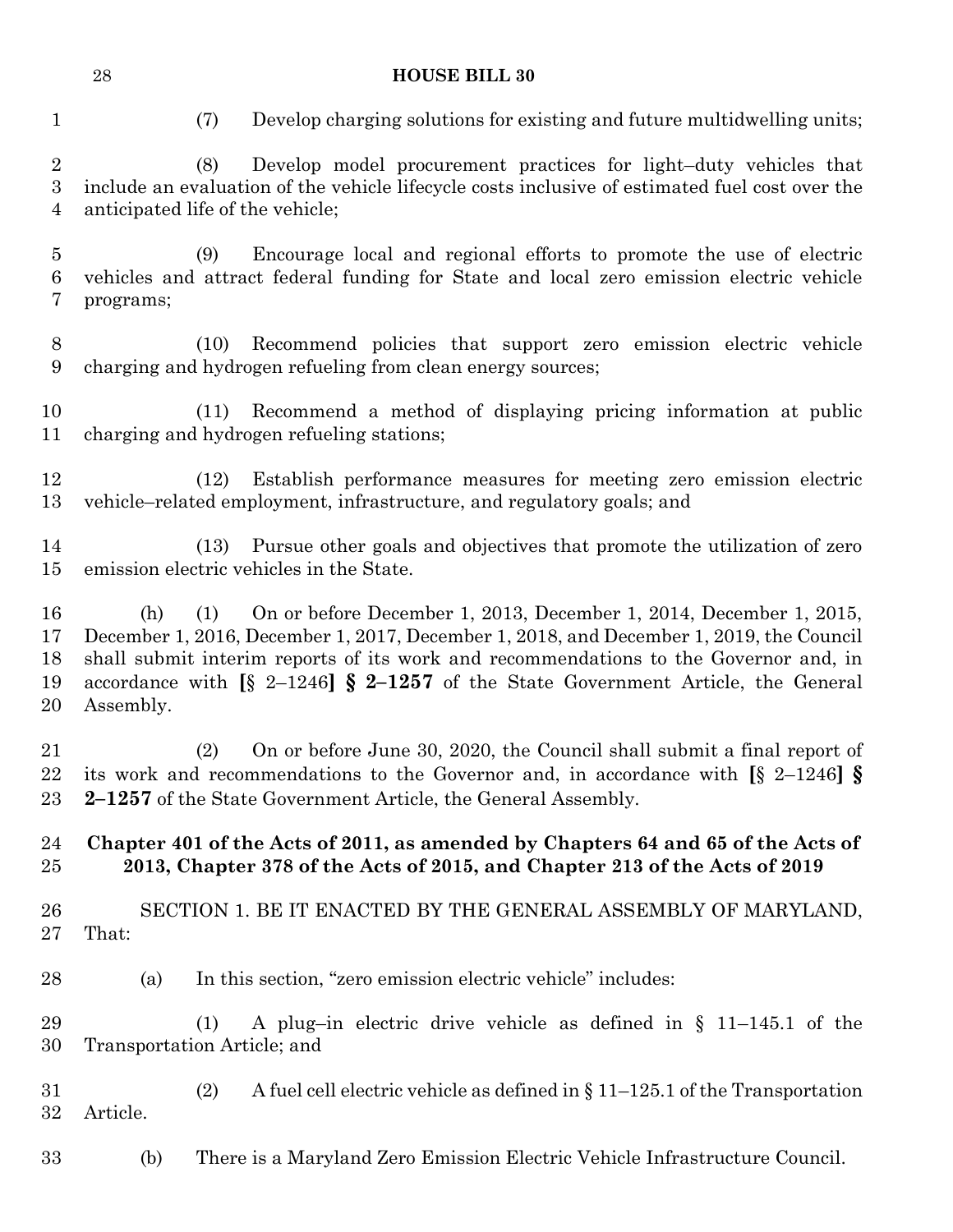(c) The Council consists of the following members: (1) One member of the Senate of Maryland, appointed by the President of the Senate; (2) Two members of the House of Delegates, appointed by the Speaker of the House; (3) The Secretary of Transportation**,** or the Secretary's designee; (4) The Secretary of Planning**,** or the Secretary's designee; (5) The Secretary of the Environment**,** or the Secretary's designee; (6) The Secretary of Commerce**,** or the Secretary's designee; (7) The Executive Director of the Technical Staff of the Maryland Public Service Commission**,** or the Executive Director's designee; (8) The Director of the Maryland Energy Administration**,** or the Director's designee; **(9) THE CLIMATE COUNSEL, OR THE CLIMATE COUNSEL'S DESIGNEE;** and **[**(9)**] (10)** The following members appointed by the Governor: (i) One representative of an institution of higher education in the State with expertise in energy, transportation, or the environment;

 (ii) Two representatives of the Maryland Association of Counties, including:

21 1. A representative who resides in a rural region of the State; and

- 2. A representative who resides in an urban or suburban region of the State;
- (iii) Two representatives of the Maryland Municipal League, including:

27 1. A representative who resides in a rural region of the State; and

## **HOUSE BILL 30** 29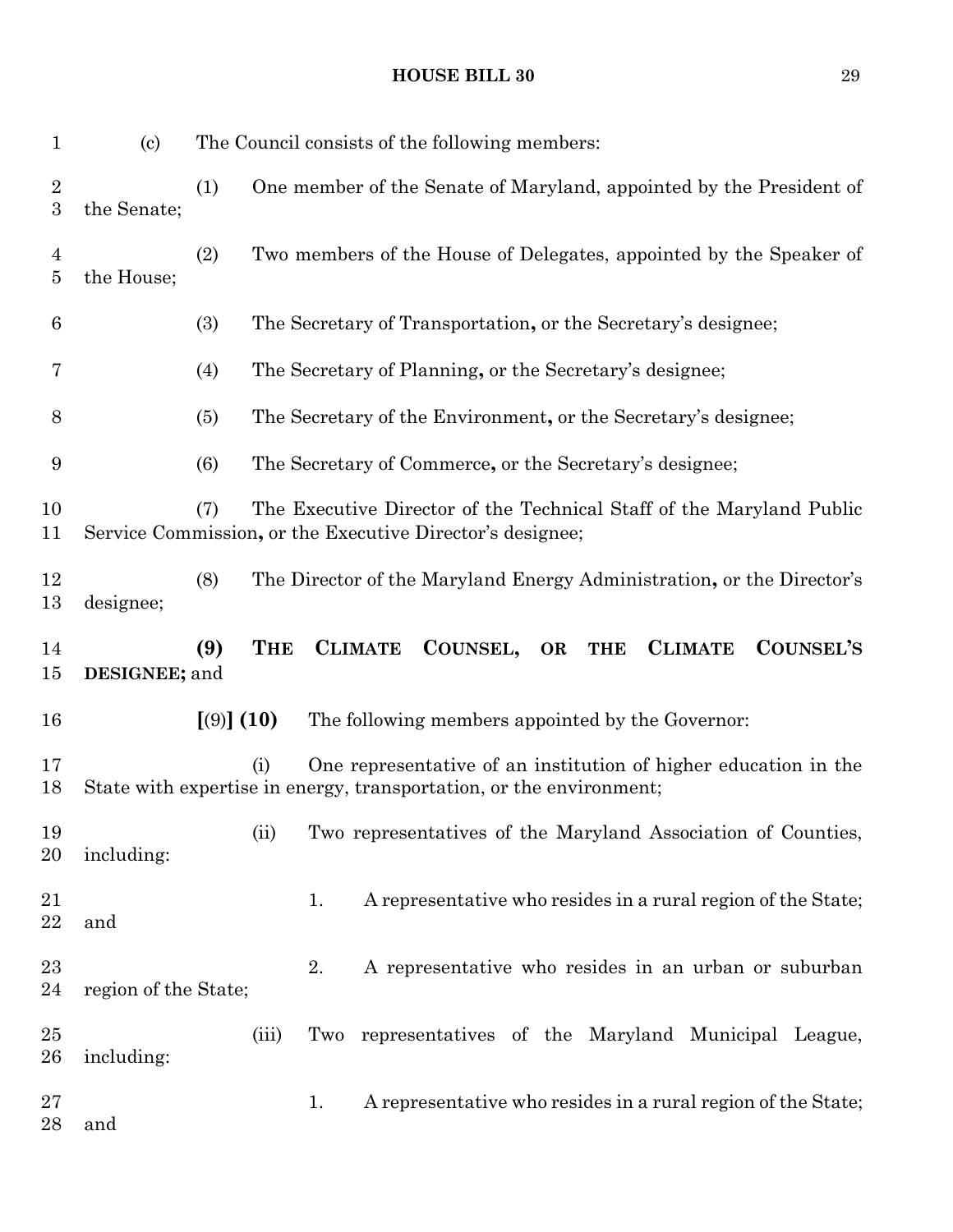| $\mathbf{1}$<br>$\overline{2}$ | region of the State;                                                                                                                                                                       |                    | 2. | A representative who resides in an urban or suburban                                                                      |  |  |
|--------------------------------|--------------------------------------------------------------------------------------------------------------------------------------------------------------------------------------------|--------------------|----|---------------------------------------------------------------------------------------------------------------------------|--|--|
| $\boldsymbol{3}$               |                                                                                                                                                                                            | (iv)               |    | One representative of the Baltimore Electric Vehicle Initiative;                                                          |  |  |
| 4                              |                                                                                                                                                                                            | (v)                |    | Two representatives of electric companies in the State;                                                                   |  |  |
| 5<br>6                         | manufacturer;                                                                                                                                                                              | (vi)               |    | One representative of a plug-in electric drive vehicle                                                                    |  |  |
| 7<br>8                         | vehicle charging stations;                                                                                                                                                                 | (vii)              |    | One representative of a manufacturer of plug-in electric drive                                                            |  |  |
| $\boldsymbol{9}$               |                                                                                                                                                                                            | (viii)             |    | One representative of manufacturers of fuel cell electric vehicles;                                                       |  |  |
| 10<br>11                       | infrastructure equipment;                                                                                                                                                                  | (ix)               |    | One representative of manufacturers of fuel cell electric vehicle                                                         |  |  |
| 12                             |                                                                                                                                                                                            | (x)                |    | One representative of fleet vehicle operators;                                                                            |  |  |
| 13                             |                                                                                                                                                                                            | (xi)               |    | One representative of electrical workers;                                                                                 |  |  |
| 14                             |                                                                                                                                                                                            | (xii)              |    | One representative of the environmental community;                                                                        |  |  |
| 15<br>16                       | policy;                                                                                                                                                                                    | (xiii)             |    | One public member with expertise in energy or transportation                                                              |  |  |
| 17<br>18                       | Association; and                                                                                                                                                                           | (xiv)              |    | One representative of the Maryland Automobile Dealers                                                                     |  |  |
| 19                             |                                                                                                                                                                                            |                    |    | (xv) One representative of the retail electric supplier community.                                                        |  |  |
| 20                             | (d)                                                                                                                                                                                        |                    |    | The Governor shall designate the chair or cochairs of the Council.                                                        |  |  |
| 21<br>22<br>$23\,$             | The Department of Transportation shall provide staff support to the Council<br>(e)<br>with the assistance of the Maryland Energy Administration and Maryland Public Service<br>Commission. |                    |    |                                                                                                                           |  |  |
| 24                             | (f)                                                                                                                                                                                        |                    |    | A member of the Council:                                                                                                  |  |  |
| 25                             | (1)                                                                                                                                                                                        |                    |    | May not receive compensation as a member of the Council; but                                                              |  |  |
| 26<br>$27\,$                   | (2)                                                                                                                                                                                        |                    |    | Is entitled to reimbursement of expenses under the Standard State<br>Travel Regulations, as provided in the State budget. |  |  |
| 28                             | (g)                                                                                                                                                                                        | The Council shall: |    |                                                                                                                           |  |  |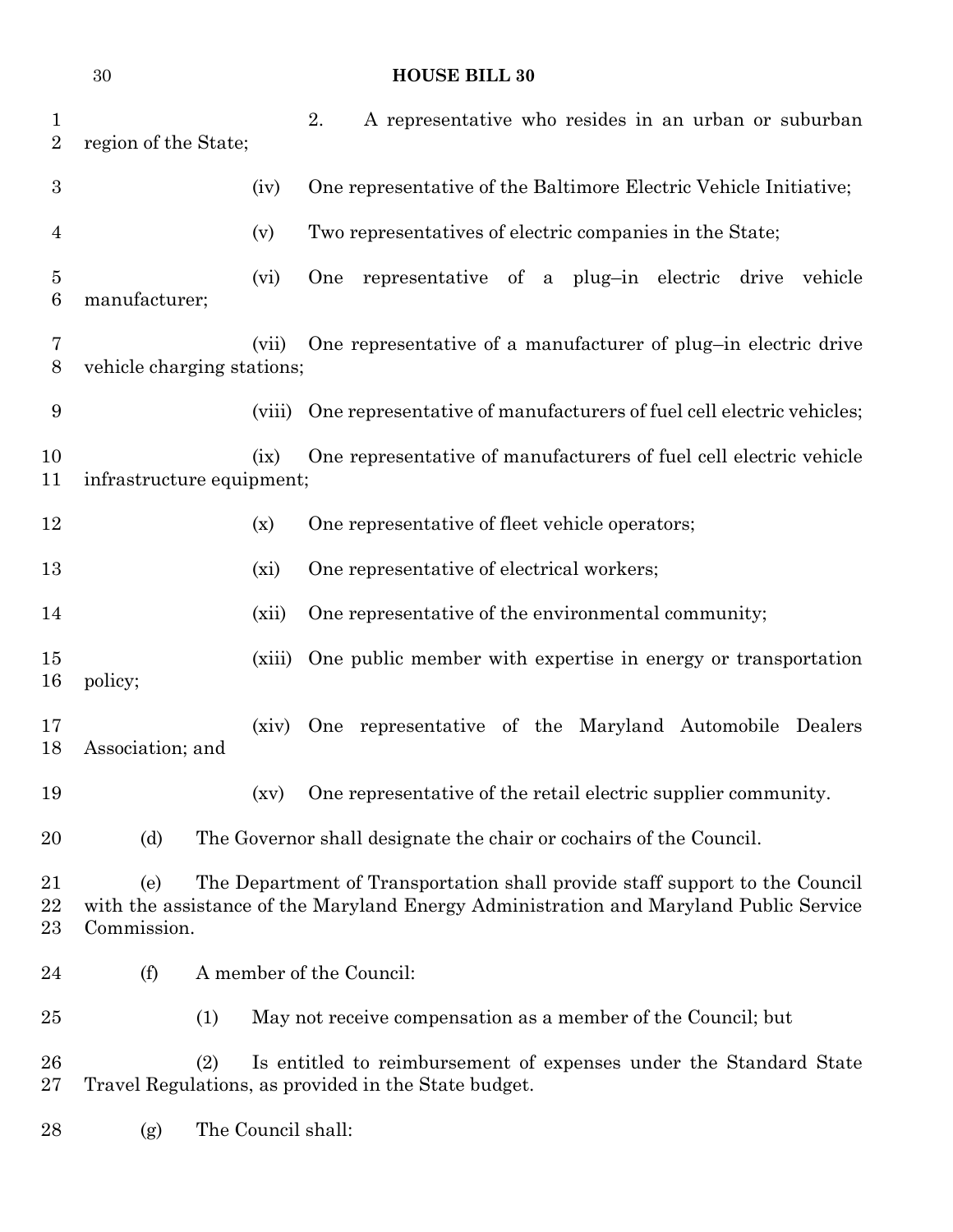(1) Develop an action plan to facilitate the successful integration of zero emission electric vehicles into the State's transportation network;

 (2) Assist in developing and coordinating statewide standards for streamlined permitting and installation of residential and commercial electric vehicle charging and hydrogen refueling stations and supply equipment;

 (3) Develop a recommendation for a statewide electric vehicle charging and hydrogen refueling infrastructure plan, including placement opportunities for public charging and hydrogen refueling stations;

 (4) Increase consumer awareness and demand for zero emission electric vehicles through public outreach;

 (5) Make recommendations regarding monetary and nonmonetary incentives to support zero emission electric vehicle ownership and maximize private sector investment in zero emission electric vehicles;

 (6) Develop targeted policies to support fleet purchases of zero emission electric vehicles;

(7) Develop charging solutions for existing and future multidwelling units;

 (8) Develop model procurement practices for light–duty vehicles that include an evaluation of the vehicle lifecycle costs inclusive of estimated fuel cost over the anticipated life of the vehicle;

 (9) Encourage local and regional efforts to promote the use of electric vehicles and attract federal funding for State and local zero emission electric vehicle programs;

 (10) Recommend policies that support zero emission electric vehicle charging and hydrogen refueling from clean energy sources;

 (11) Recommend a method of displaying pricing information at public charging and hydrogen refueling stations;

 (12) Establish performance measures for meeting zero emission electric vehicle–related employment, infrastructure, and regulatory goals; and

 (13) Pursue other goals and objectives that promote the utilization of zero emission electric vehicles in the State.

 (h) (1) On or before December 1, 2013, December 1, 2014, December 1, 2015, December 1, 2016, December 1, 2017, December 1, 2018, and December 1, 2019, the Council shall submit interim reports of its work and recommendations to the Governor and, in accordance with **[**§ 2–1246**] § 2–1257** of the State Government Article, the General